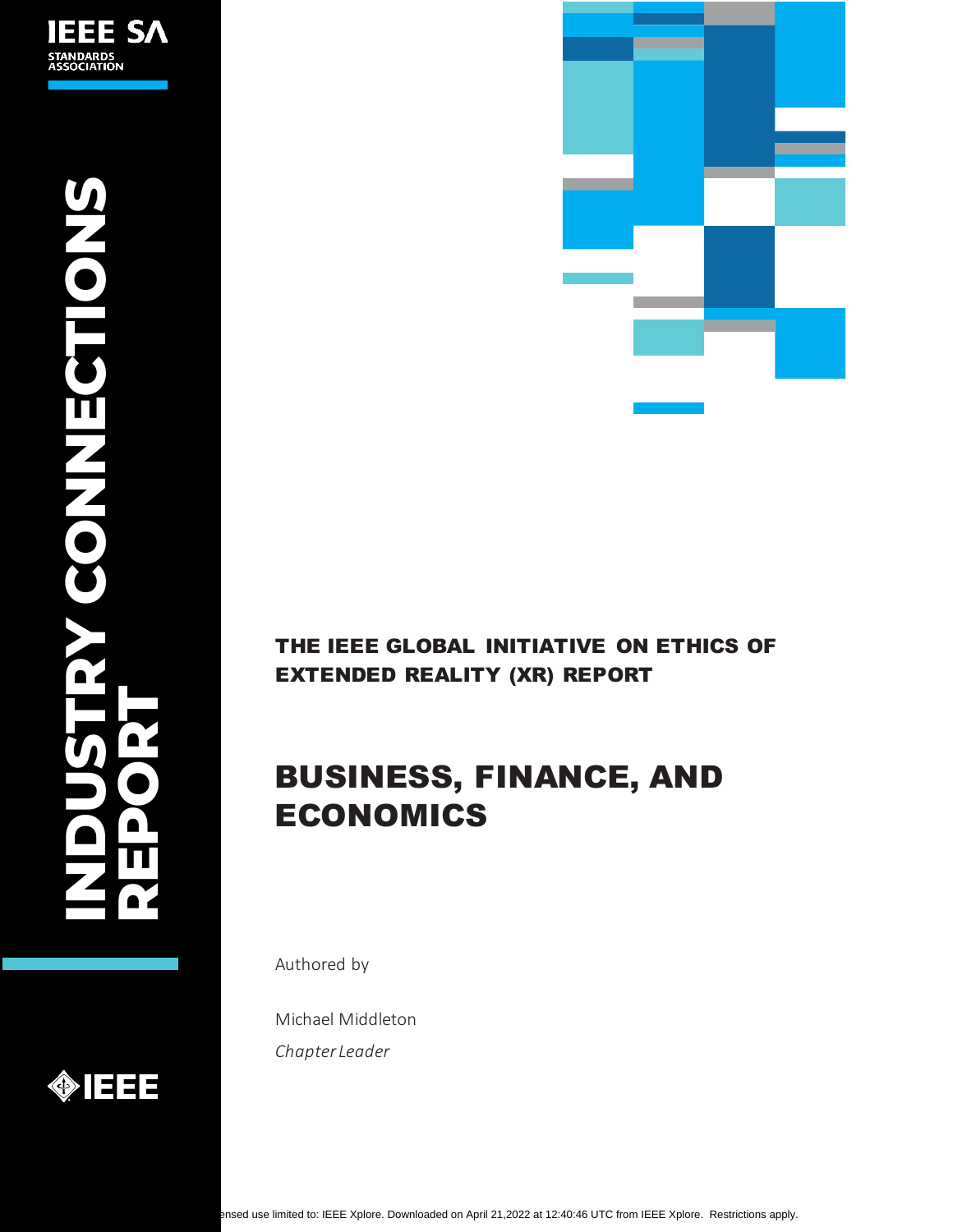## TRADEMARKS AND DISCLAIMERS

IEEE believes the information in this publication is accurate as of its publication date; such information is subject to change without notice. IEEE is not responsible for any inadvertent errors.

The ideas and proposals in this specification are the respective author's views and do not represent the views of the affiliated organization.

## ACKNOWLEDGEMENTS

Special thanks aregiven to the following contributors of this paper:

Samira Khodaei

Mark McGill

*The Institute of Electrical and Electronics Engineers, Inc. 3 Park Avenue, New York, NY 10016-5997, USA*

*Copyright © 2022 by The Institute of Electrical and Electronics Engineers, Inc.* 

*All rights reserved. 30 March 2022. Printed in the United States of America.*

*PDF: STDVA25298 978-1-5044-8516-6*

*IEEE is a registered trademark in the U. S. Patent & Trademark Office, owned by The Institute of Electrical and Electronics Engineers, Incorporated. All other trademarks are the property of the respective trademark owners.*

*IEEE prohibits discrimination, harassment, and bullying. For more information, visit [http://www.ieee.org/web/aboutus/whatis/policies/p9-](http://www.ieee.org/web/aboutus/whatis/policies/p9-26.html) [26.html.](http://www.ieee.org/web/aboutus/whatis/policies/p9-26.html)*

*No part of this publication may be reproduced in any form, in an electronic retrieval system, or otherwise, without the prior written permission of the publisher.*

*Find IEEE standards and standards-related product listings at[: http://standards.ieee.org.](http://standards.ieee.org/)*

Copyright © 2022 IEEE. All rights reserved.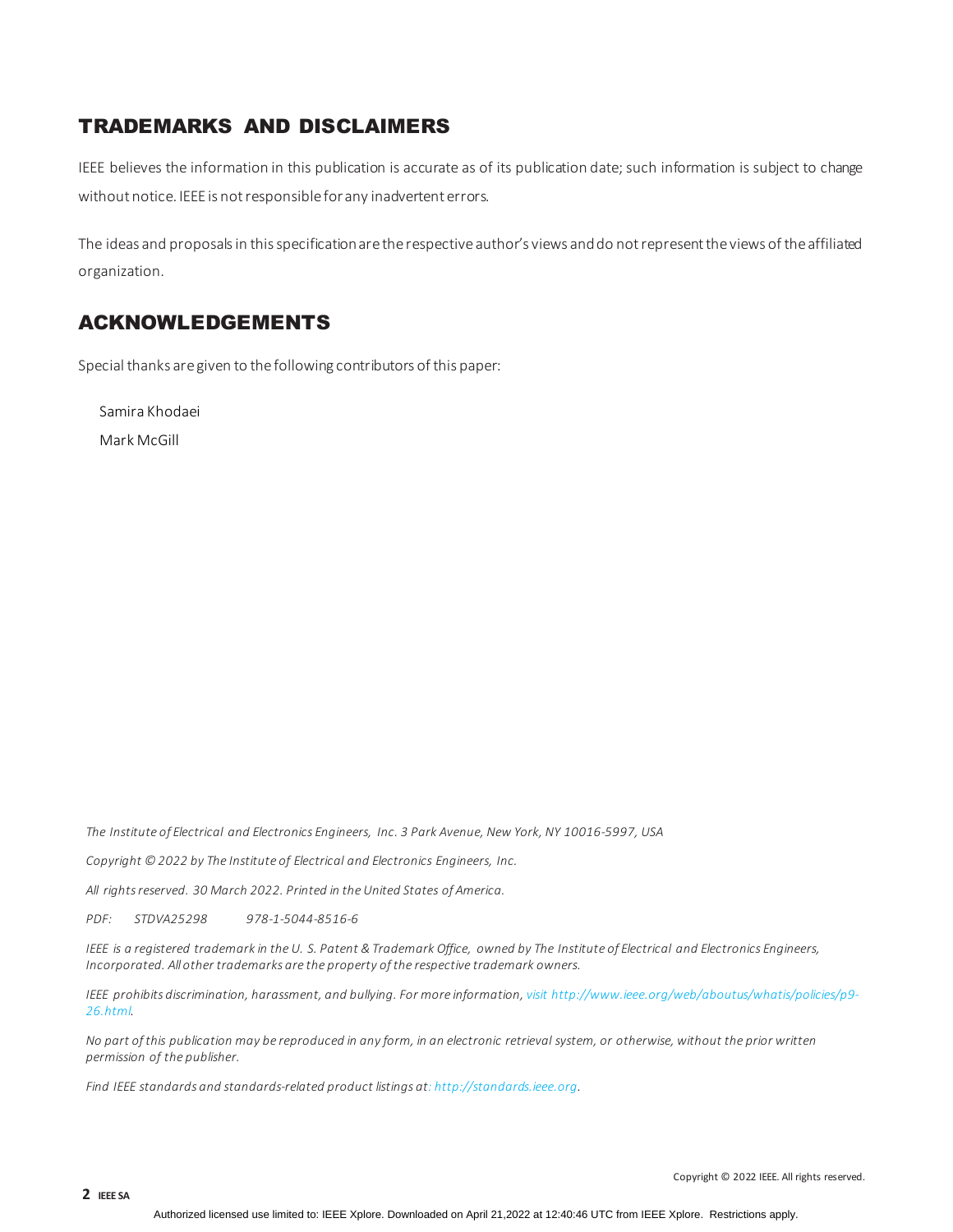## **NOTICE AND DISCLAIMER OF LIABILITY CONCERNING THE USE OF IEEE SA INDUSTRY CONNECTIONS DOCUMENTS**

This IEEE Standards Association ("IEEE SA") Industry Connections publication ("Work") is not a consensus standard document. Specifically, this document is NOT AN IEEE STANDARD. Information contained in this Work has been created by, or obtained from, sources believed to be reliable, and reviewed by members of the IEEE SA Industry Connections activity that produced this Work. IEEE and the IEEE SA Industry Connections activity members expressly disclaim all warranties (express, implied, and statutory) related to this Work, including, but not limited to, the warranties of: merchantability; fitness for a particular purpose; non-infringement; quality, accuracy, effectiveness, currency, or completeness of the Work or content within the Work. In addition, IEEE and the IEEE SA Industry Connections activity members disclaim any and all conditions relating to: results; and workmanlike effort. This IEEE SA Industry Connections document is supplied "AS IS" and "WITH ALL FAULTS."

Although the IEEE SA Industry Connections activity members who have created this Work believe that the information and guidance given in this Work serve as an enhancement to users, all persons must rely upon their own skill and judgment when making use of it. IN NO EVENT SHALL IEEE OR IEEE SA INDUSTRY CONNECTIONS ACTIVITY MEMBERS BE LIABLE FOR ANY ERRORS OR OMISSIONS OR DIRECT, INDIRECT, INCIDENTAL, SPECIAL, EXEMPLARY, OR CONSEQUENTIAL DAMAGES (INCLUDING, BUT NOT LIMITED TO: PROCUREMENT OF SUBSTITUTE GOODS OR SERVICES; LOSS OF USE, DATA, OR PROFITS; OR BUSINESS INTERRUPTION) HOWEVER CAUSED AND ON ANY THEORY OF LIABILITY, WHETHER IN CONTRACT, STRICT LIABILITY, OR TORT (INCLUDING NEGLIGENCE OR OTHERWISE) ARISING IN ANY WAY OUT OF THE USE OF THIS WORK, EVEN IF ADVISED OF THE POSSIBILITY OF SUCH DAMAGE AND REGARDLESS OF WHETHER SUCH DAMAGE WAS FORESEEABLE.

Further, information contained in this Work may be protected by intellectual property rights held by third parties or organizations, and the use of this information may require the user to negotiate with any such rights holders in order to legally acquire the rights to do so, and such rights holders may refuse to grant such rights. Attention is also called to the possibility that implementation of any or all of this Work may require use of subject matter covered by patent rights. By publication of this Work, no position is taken by the IEEE with respect to the existence or validity of any patent rights in connection therewith. The IEEE is not responsible for identifying patent rights for which a license may be required, or for conducting inquiries into the legal validity or scope of patents claims. Users are expressly advised that determination of the validity of any patent rights, and the risk of infringement of such rights, is entirely their own responsibility. No commitment to grant licenses under patent rights on a reasonable or non-discriminatory basis has been sought or received from any rights holder. The policies and procedures under which this document was created can be viewed a[t https://standards.ieee.org/about/bog/iccom/.](https://standards.ieee.org/about/bog/iccom/)

This Work is published with the understanding that IEEE and the IEEE SA Industry Connections activity members are supplying information through this Work, not attempting to render engineering or other professional services. If such services are required, the assistance of an appropriate professional should be sought. IEEE is not responsible for the statements and opinions advanced in this Work.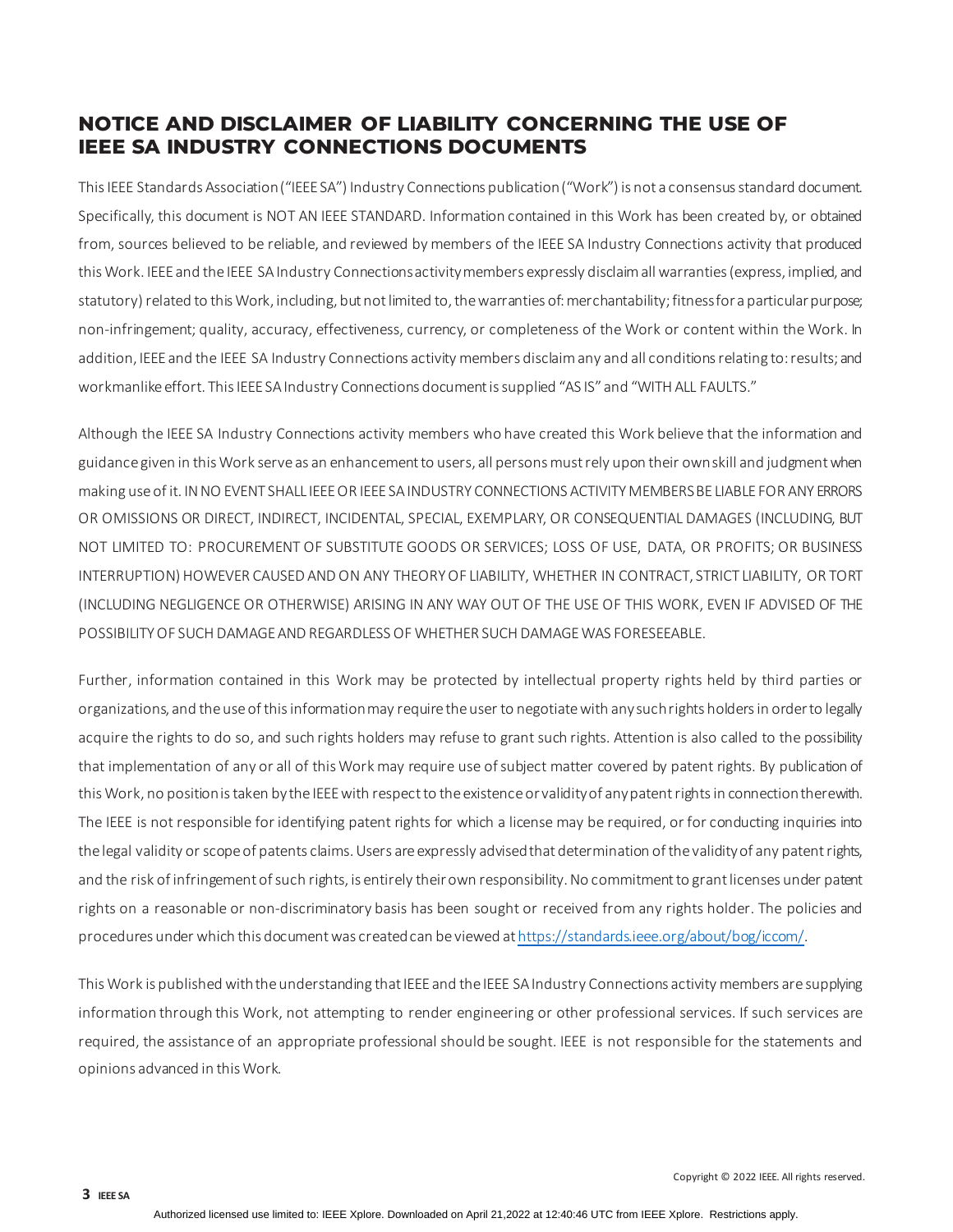| 2. BUSINESS AND INDUSTRY MODELS, GOVERNANCE AND STRUCTURES 7            |  |
|-------------------------------------------------------------------------|--|
|                                                                         |  |
|                                                                         |  |
|                                                                         |  |
|                                                                         |  |
|                                                                         |  |
|                                                                         |  |
|                                                                         |  |
| 3. ECONOMY, FINANCIAL SERVICES, BANKING, CRYPTOCURRENCY  18             |  |
|                                                                         |  |
| 3.1.1. GOVERNMENT AND INTERNATIONAL ORGANIZATIONS  18                   |  |
|                                                                         |  |
|                                                                         |  |
|                                                                         |  |
|                                                                         |  |
|                                                                         |  |
|                                                                         |  |
|                                                                         |  |
| 3.2.5. ANTI-MONEY LAUNDERING, TERRORIST FINANCING, FRAUD, REGULATION 24 |  |
| 3.3. CRYPTOCURRENCY, VIRTUAL ASSETS/NFTS, AND BLOCKCHAIN APPLICATIONS25 |  |
|                                                                         |  |
|                                                                         |  |
|                                                                         |  |
|                                                                         |  |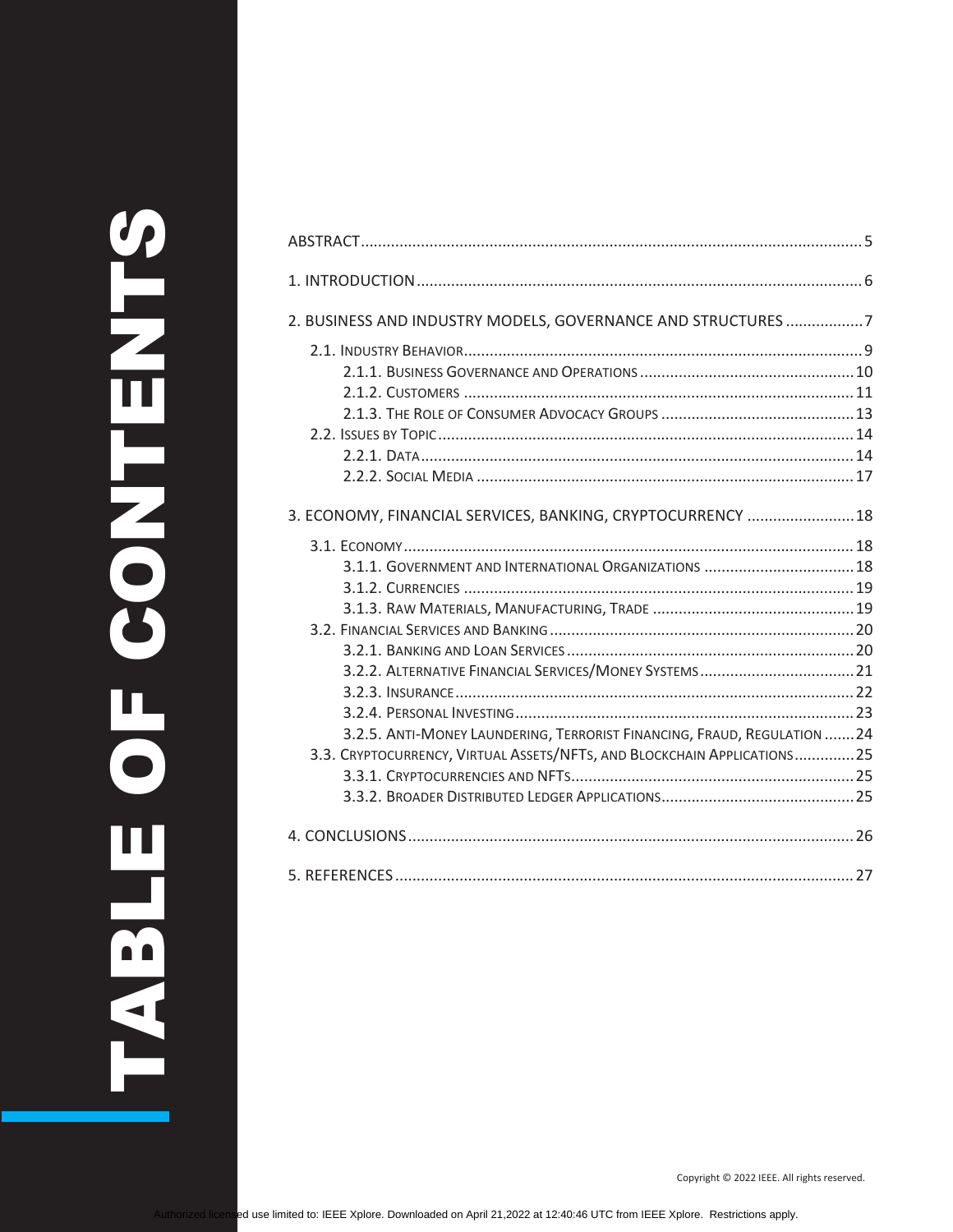## THE IEEE GLOBAL INITIATIVE ON ETHICS OF EXTENDED REALITY (XR) REPORT

# BUSINESS, FINANCE, AND ECONOMICS

#### <span id="page-4-0"></span>**ABSTRACT**

This report is the result of work within the IEEE Global Initiative on Ethics of Extended Reality (XR), a multidiscipline group of industry practitioners, ethicists, academics, researchers, educators, and technology enthusiasts. It has been written to focus on a wide range of ethical issues related to XR within the medicine domain. This report builds on work outlined in the "Extended Reality" chapter of the IEEE's seminal ethics-focused publication *[Ethically Aligned Design](https://standards.ieee.org/content/dam/ieee-standards/standards/web/documents/other/ead_v2.pdf)*. XR is a term used to broadly refer to a suite of immersive technologies including virtual reality, augmented reality, and spatial computing. The scope of this report is the exploration of ethics-related issues in XR business models, and the aim is to initiate expert-driven, multidiscipline analysis of the evolving XR Ethics requirements, with a vision to propose solutions, technologies, and standards in future updates. The set of recommendations within this report will hopefully contribute to industry conceptualization of socio-technological issues, highlight concreted recommendations, and lay the groundwork for future technical-standardization activities.

MONIQUE J. MORROW & MATHANA CHAIR & VICE CHAIR IEEE GLOBAL INITIATIVE FOR ETHICAL EXTENDED REALTY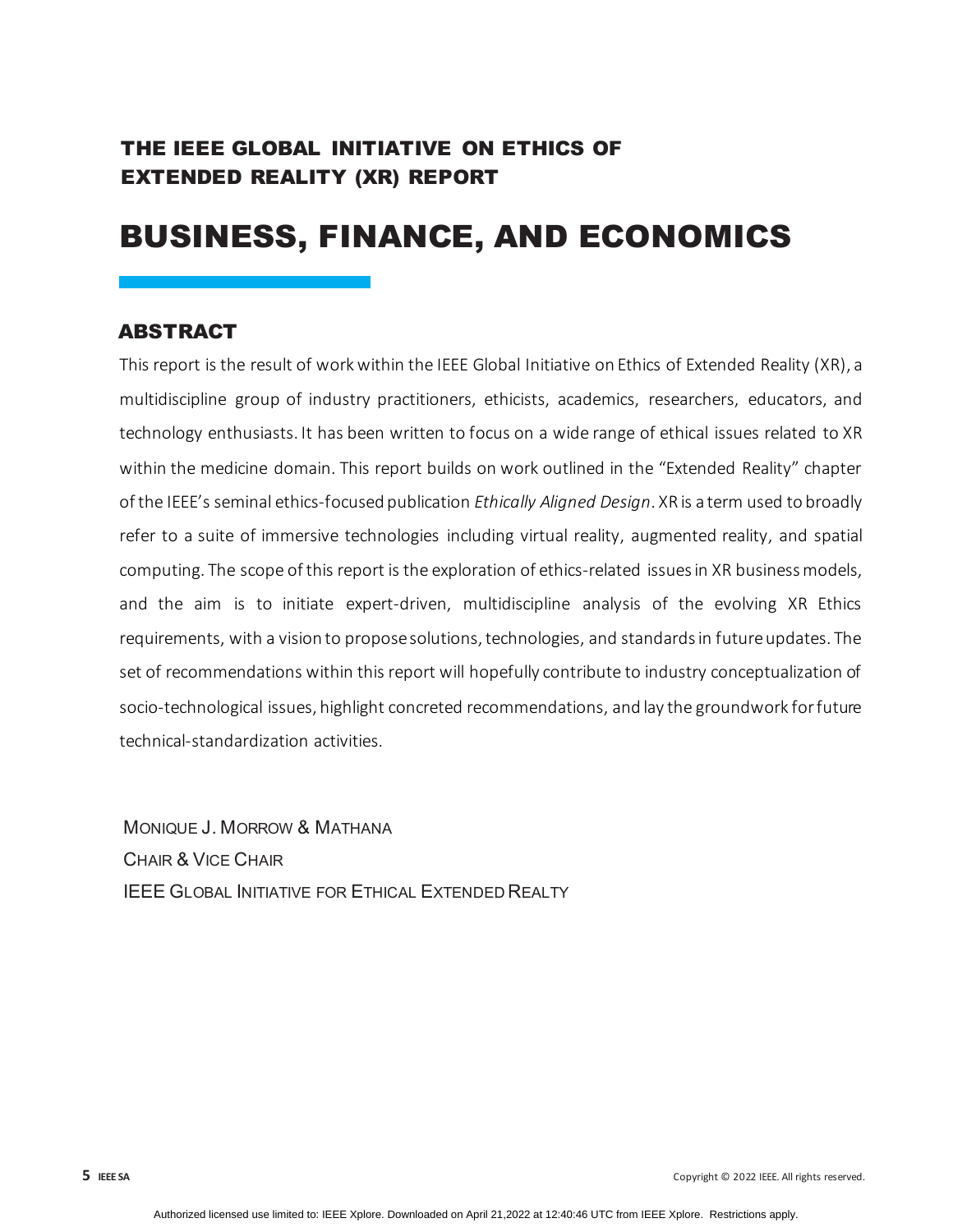# <span id="page-5-0"></span>1. INTRODUCTION

Recommendations on XR ethics in business models,  $1$  economics, and finance cannot be communicated soon enough. There is already ambiguity in the ethical roles of individuals, corporations, and governments in cybersecurity and the right to privacy. The same tech giants who are feared for their level of power and past/present unethical behavior have successfully resisted any legislative, monetary, or cultural impetus to change their business models or behavior [1].

Certain dangers are obvious, such as the ongoing theft of data for exploitation, blackmail, humiliation, political maneuvering, industrial sabotage, etc. But less obviously, and as is often done with social media, XR consumers will regularly make life-altering data available to corporations in exchange for brief experiences that could be obtained elsewhere for free or relatively little cost. For example, an unsuspecting consumer who has signed a Terms & Conditions form allowing for their data to be sold to third parties, may not understand that their decision to play a Virtual Reality game can result in something like being denied life insurance coverage in future by a seemingly unrelated company.

Business models and the domains of economics/finance have this in common: money is the oxygen that keeps them alive, and a successful injection of XR ethics into one will affect the other. (Likewise, a failure in one will carry over to the other.) This paper will examine some of the most pressing XR ethical issues in these spaces and propose an initial set of policy considerations and recommendations. Some proposals will be top-level, others will address more specific needs of their respective spaces. Governments and businesses can and should consider implementing additional proposals as fit the nature of their domains. Time is not on the side of ethics when it comes to building international standards in these spaces, but the proposed recommendations can provide a framework by which industry groups and businesses may start to adopt practical standards for themselves and their ecosystems.

<span id="page-5-1"></span><sup>1</sup> The term *business model* has faced several different definitions since the 1990s (Afuah, 2004, Osterwalder et al, 2005, Stewart & Zhao, 2000, Morris et al, 2005, Seelos & Mair, 2007, Brousseau & Penard, 2006, Magretta, 2002). The main function from the company perspective, as described by Novikova et al., is "creating and capturing value". Specifically, three questions are asked: Who is your customer? What does your customer value? How do you make money in this business? In the context of XR, it is important for us to look beyond the concept of an immersive experience provided to an audience. These experiences, and their connected value to a person, can be personal and subjective. Serious questions will need to be answered as to XR ethics, and only some of these will be on the level of specific business models. For example, is there an experience pyramid in which some experiences need not be paid for? Are negative experiences allowable or ethical in XR? Should certain experiences be forbidden, including those with analogs to real-world forbidden experiences? Which experiences should be available to authorities and/or competent institutions, such as the sciences, but not to the public?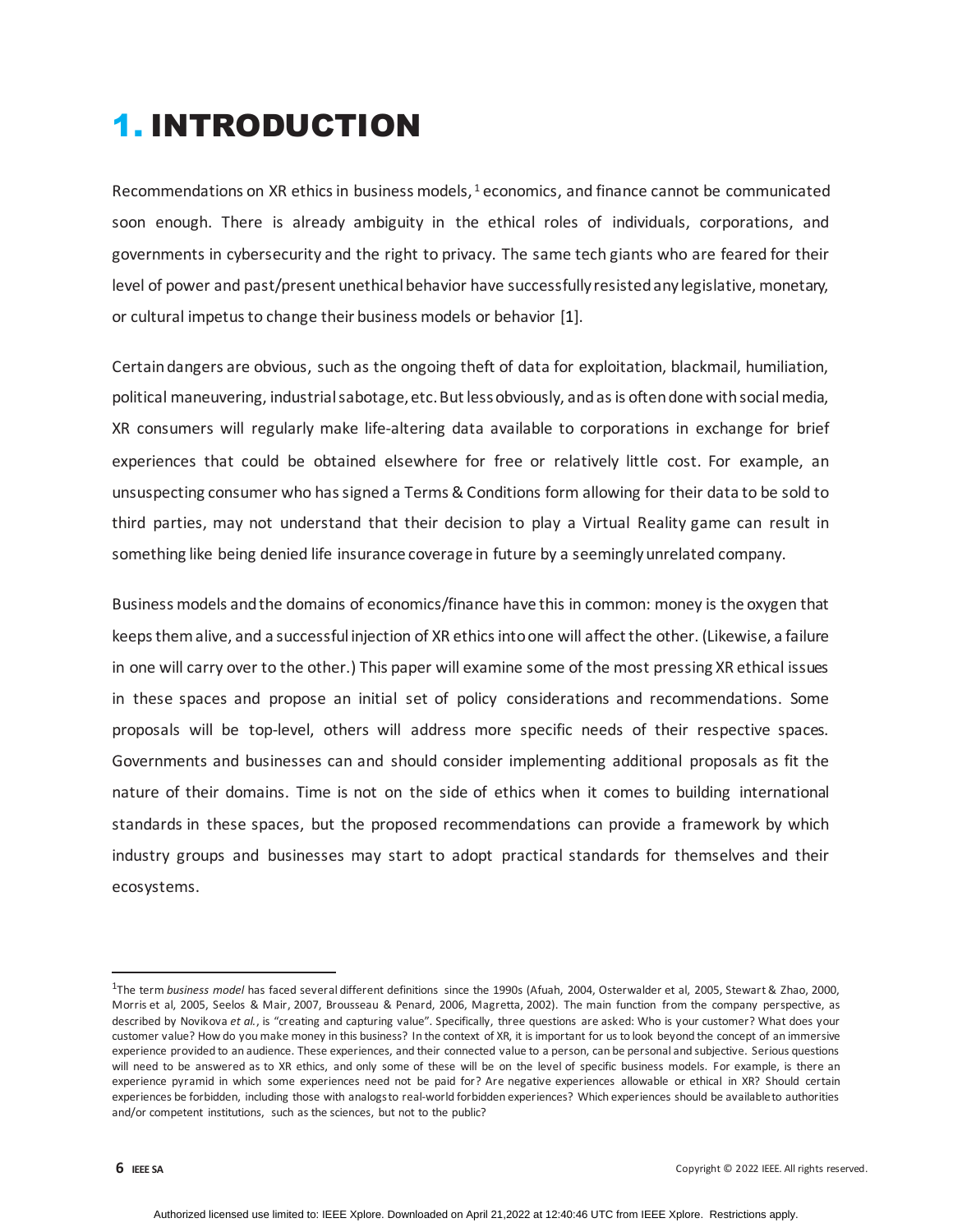# <span id="page-6-0"></span>2. BUSINESS AND INDUSTRY MODELS, GOVERNANCE AND STRUCTURES

Emerging technologies spread unevenly around the world and through industry segments, often due to serious cost and infrastructure obstacles. Mobile devices require only basic internet connectivity. XR requires access to decent (or better) internet capabilities and appropriate interface devices (VR headsets, smartphones, tablets). Until recently, this has limited advanced applications to industries such as medicine that could bear the high cost.

But the highest level of overall XR adoption today comes in the consumer-facing world of entertainment and media, with gaming standing out as the world's top XR industry [2]. Not surprising, perhaps, given that the most famous example of augmented reality in public adoption is probably the 2016 *Pokėmon® Go* [3] phenomenon as well as the selfie filters on social media sites that have introduced XR through a lens of trusted platforms and quick novelty applications.<sup>[2](#page-6-1)</sup>

#### *Key Hypothetical Example*

The *World Economic Forum* published an article with a hypothetical case study of a problem this can cause. In this scenario, a young man named Riley played a startup company's VR headset game with his friends for approximately twenty minutes. Unknown to him, the company captured two million points of data about his body during this time, and later sold this information to third-party firms. Later, Riley—young and in perfect health—was turned down for life insurance because his movement patterns mirrored those of someone who might be in the very early stages of dementia. Because dementia runs in families, his sister is also unable to get life or long-term care insurance [4]. This 20-minute game will affect both of their financial futures, as well as the lives and wellbeing of their families.

In *The Possibility of Ethical Business*, Napoleon M. Mabaquiao, Jr., says, "The principle of respect for persons states that one's act is morally good if it does not use persons merely as means but also treats them as ends at the same time...One concrete way to find out whether Person A respects Person B in dealing with Person B is if Person B *voluntarily and knowingly* gives her *consent* to person A to perform such act towards her" [5]. This case demonstrates that neither the development company nor the insurance company fully understood or

<span id="page-6-1"></span><sup>&</sup>lt;sup>2</sup> Pokėmon is a registered trademark of Nintendo of America Inc.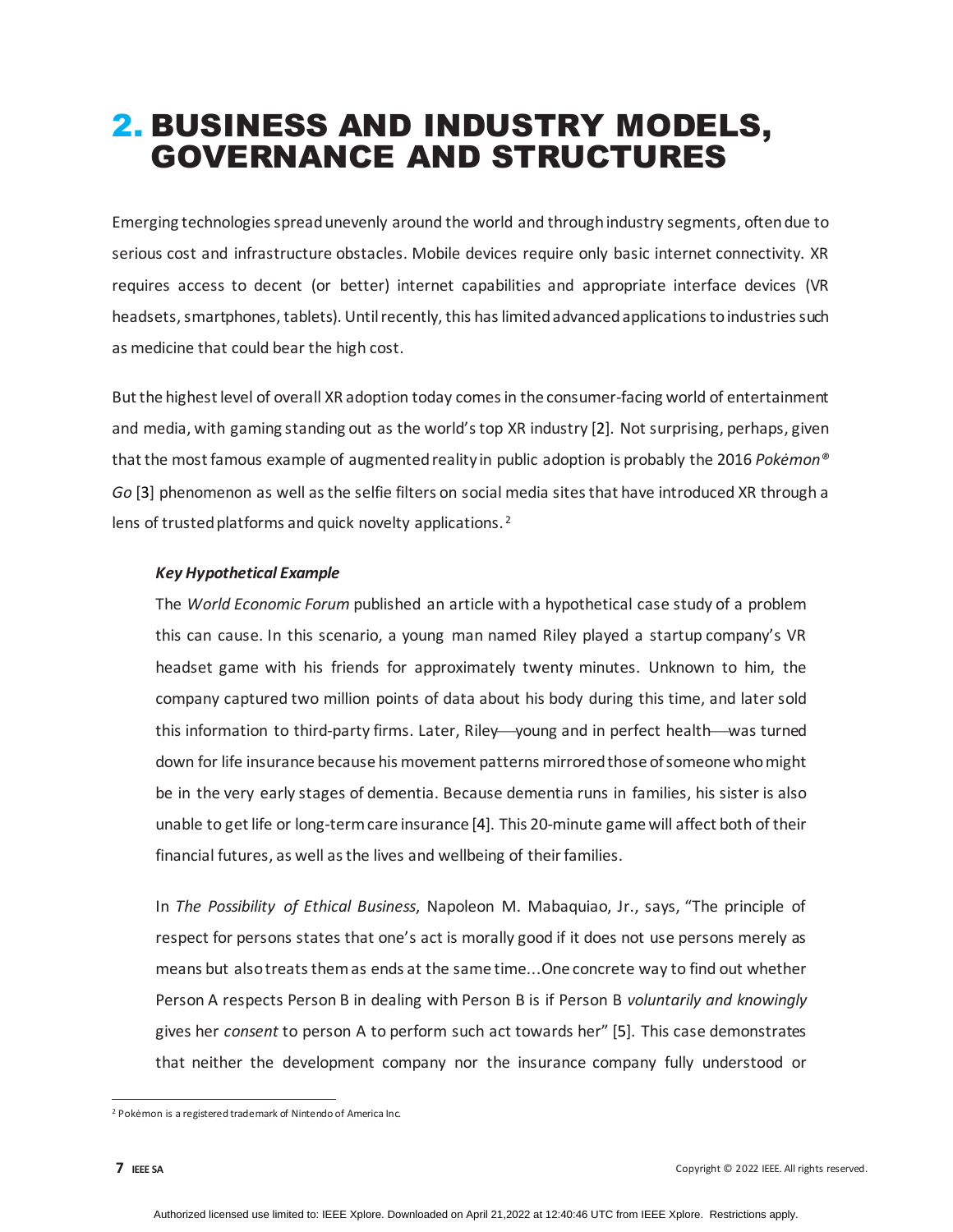respected the person providing the data; nor did that person understand the value they brought to these other parties; nor did they provide ethical consent in the transaction. Even if they were aware that their data might be generally connected, it is questionable that they gave knowing consent as to the depth of its applications and the impact it would have on their life.

The broad-scale impact of decisions like this can affect the wellbeing of entire segments of the population in ways that may not be transparent to them. And if this is true for the developed world, the implications for underdeveloped countries may be more dire still. What of the significant portion of the world where smart phones, social media, and even XR have preceded access to basic or competitive banking, financial products, and modern insurance programs? XR could make available information about these people that could significantly delay or reduce companies' willingness to offer services in the area. The consequences of XR are already beginning to play out; ethical standards must follow with all possible speed. The first three recommendations apply to all stakeholders in the XR space.

| Recommendation<br>#1 | Stakeholders of all types should study how to make available free, publicly-available  |
|----------------------|----------------------------------------------------------------------------------------|
|                      | XR tools and spaces that do not require identification or collect personal data. These |
|                      | would be the equivalent of public parks—free to use without documentation or           |
|                      | registration.                                                                          |
|                      |                                                                                        |

|                      | Stakeholders should define, and defend, high standards for experiences that should       |
|----------------------|------------------------------------------------------------------------------------------|
| Recommendation<br>#2 | be accessible to all people in line with the protection given to other experiences, such |
|                      | as national parks or local parks, public art, etc. Grants should be made available to    |
|                      | those seeking to provide these experiences for the public good.                          |
|                      |                                                                                          |

| Recommendation<br>#3 | Stakeholders should work together to promote and adapt technology standards that      |
|----------------------|---------------------------------------------------------------------------------------|
|                      | facilitate the widest-possible participation in, and transparency of, XR experiences. |
|                      | These standards should allow participants their choice of providers and platforms.    |

| Recommendation | These and other broad-scale programs should employ differential privacy, or a       |
|----------------|-------------------------------------------------------------------------------------|
| #4             | similarly protective stance, to ensure the privacy rights of those who participate. |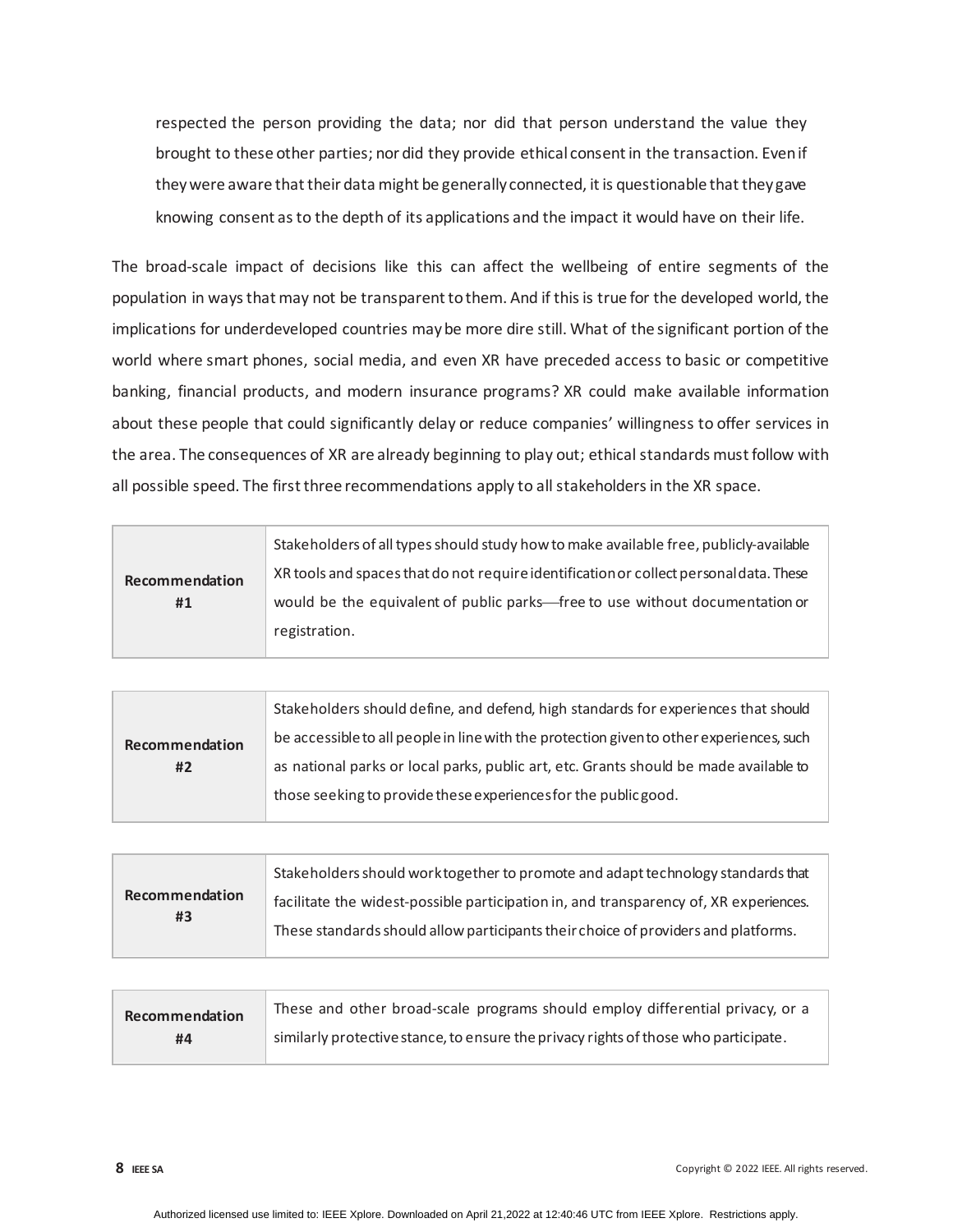## <span id="page-8-0"></span>2.1. INDUSTRY BEHAVIOR

A major battlefront for XR ethics will be at the industry level. Global competition and industry pressure make it unreasonable to expect (for example) Tech Giant A to express a high level of ethical behavior, and to sit by and watch as Tech Giant B rejects this behavior and creates an insurmountable competitive lead. A significant win could come through industries as a whole adopting their own standards, even if their rationale is simply avoiding interference from legislative or regulatory bodies. Public, private, and political pressure may need to be applied in order to create such a model, but it is not without precedent.

In the United States, for example, the term *self-regulatory organization* is well-known. The Financial Industry Regulatory Authority (FINRA), the Municipal Securities Rulemaking Board (MSRB), the National Association of Realtors (NAR), and the American Medical Association (AMA) are just some of the major SROs with significant clout in their respective industries.

| Recommendation | Self-regulatory organizations (SROs) should be called upon to review, adopt, and |
|----------------|----------------------------------------------------------------------------------|
| #5             | enforce specific standards of XR ethics pertinent to their industry.             |

This focus on SROs is not intended to serve as a run-around to legislation or regulation; it is purely a matter of speed and agility and allows industry members the opportunity to set an early stake in the ground as to how they feel XR should be governed. This is of special importance because it may be the quickest pathway for the passage of a set of XR ethical standards that company boards/management can vote to adopt, as opposed to having to create their own guidelines from scratch.

Legislation, regulation, and regional/global cooperative agreements and standards should follow with more formal sets of guidelines, rules, and/or laws to address each space. Even before the release of fully developed bodies of law, these organizations can release guidelines, interpretive letters, and other information to help shape the movement of XR's growth in an ethical manner.

| Regulators, law-making bodies, and global cooperative standard-making bodies      |
|-----------------------------------------------------------------------------------|
| should begin issuing guidelines and interpretive statements, while moving towards |
| the research, and passage into law, of appropriate XR ethical standards.          |
|                                                                                   |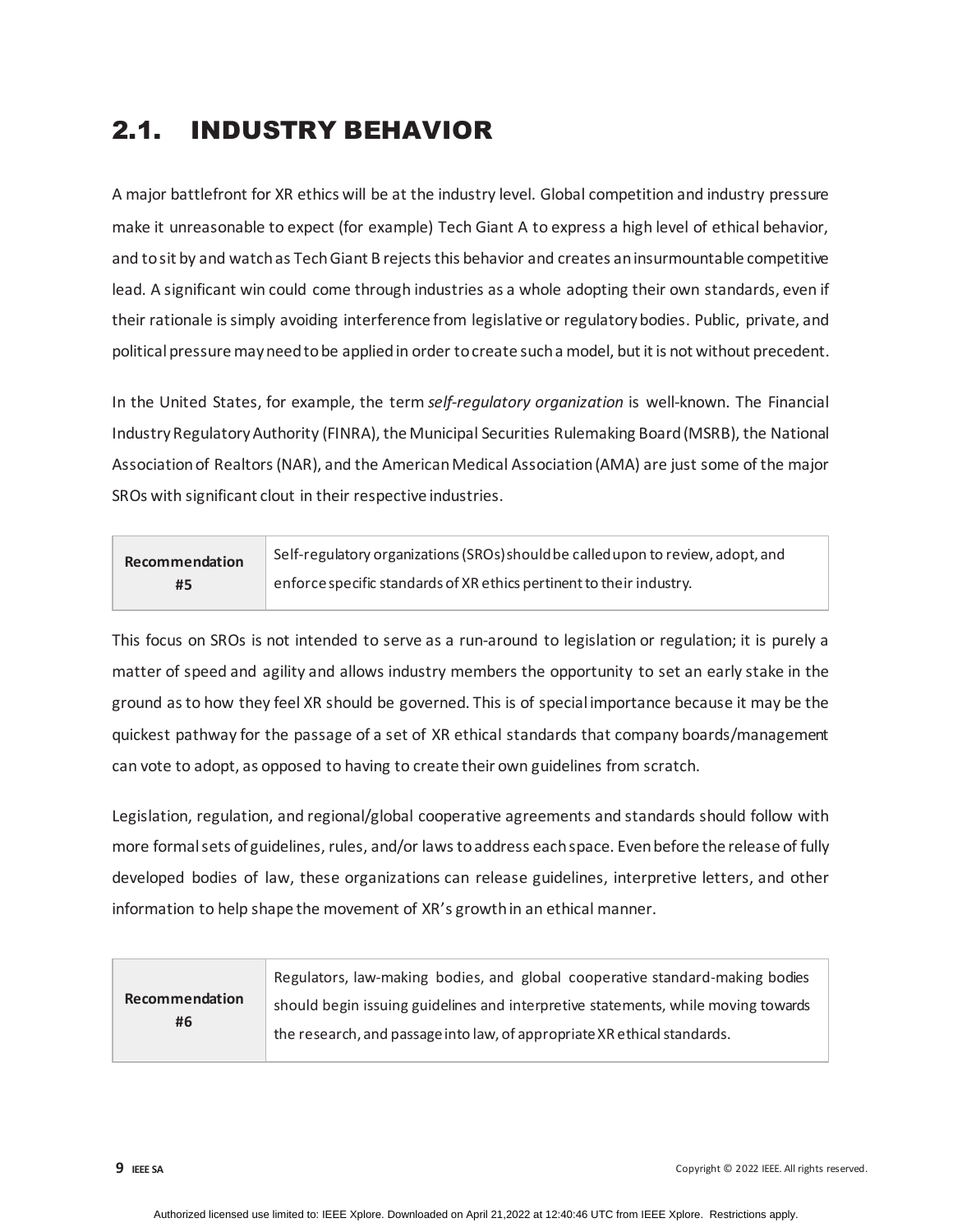Industry players may feel (or claim to feel) caught between business potential and the limitations imposed by XR ethical guidelines. In these cases, incentives may be required (or demanded). Governments, foundations, and other grant-making bodies are able to influence the direction of XR ethics, especially among businesses and universities that rely on these bodies for financial support and incentives.

| Governments, foundations, and other tax-levying or grant-making bodies should        |
|--------------------------------------------------------------------------------------|
| integrate XR ethical standards into requirements for potential tax breaks, research  |
| grants, bonds, etc. Differential privacy and/or other high levels of individual user |
|                                                                                      |
|                                                                                      |

## <span id="page-9-0"></span>2.1.1. BUSINESS GOVERNANCE AND OPERATIONS

Legislation, regulation, and structural financial incentives will be a major boon for XR ethics adoption, but a bottom-up approach should also be pursued. (This level of cooperation will be required for SROs to enact meaningful change anyway.) A natural place for this bottom-up approach to begin is the corporate boardroom/governance sphere, as well as at the hands of those who own public companies.

|                      | Company owners and/or Boards of Directors should pass resolutions supporting and      |
|----------------------|---------------------------------------------------------------------------------------|
| Recommendation<br>#8 | adopting XR ethical standards of conduct from SROs or other competent authorities,    |
|                      | where available, or their own standards if no others are available. They should also  |
|                      | encourage their industry's SROs and regulatory bodies to provide structured guidance. |

|                      | Stockholders, limited partners, or other company owners outside the governance   |
|----------------------|----------------------------------------------------------------------------------|
| Recommendation<br>#9 | structure should push for these same actions for companies in which they hold an |
|                      | interest.                                                                        |

The previous recommendations focus on corporate governance, but opportunities may be found also in the day-to-day workings of an enterprise. For example, the vendor/supplier due diligence process is a critical element of company operations through which XR ethics may be enforced. It is already common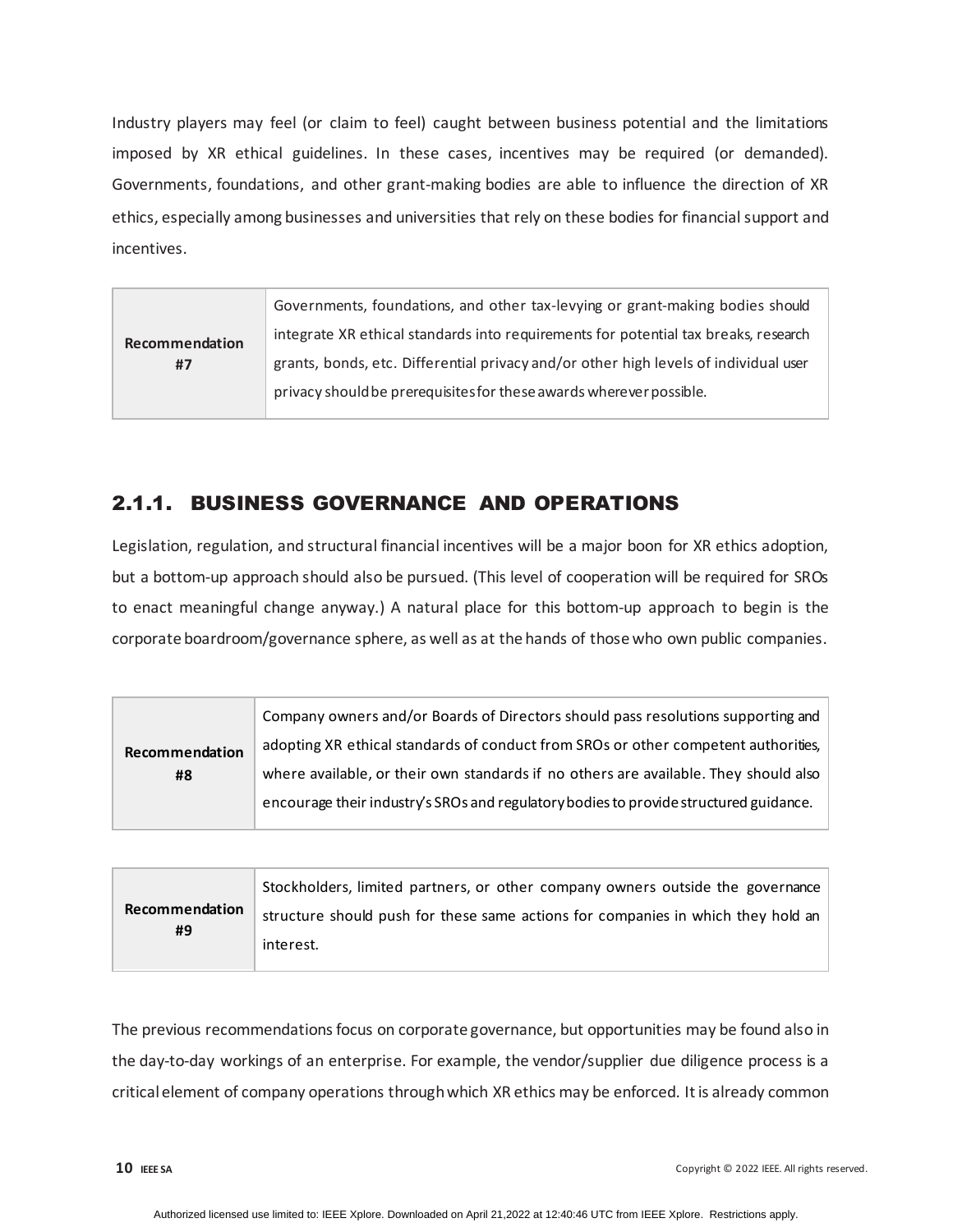for companies to put in place screens for vendor/supplier behavior in their requests for proposals (RFPs) on topics related to ethical operations, governance, etc. XR ethics should be inserted into this process as an additional screen. Even a basic set of questions would require bidding companies to begin to consider their position on XR ethics.

**Recommendation #10** Businesses should integrate XR ethical guidelines and/or requirements into their vendor and supplier due diligence and selection processes.

### <span id="page-10-0"></span>2.1.2. CUSTOMERS

The recommendations presented are meant to inspire positive ethical pressure within the business and B2B (business-to-business) ecosystems. The B2C (business-to-consumer) channel will be equally critical in terms of XR ethical adoption. It is not yet clear how XR ethical matters will play out in the public eye, but two timely examples may illustrate the possibilities.

#### 2.1.2.1 EXAMPLE ONE-CONSUMER DATA PRIVACY

Public understanding and acknowledgment of consumer privacy issues come following decades of inattention and severe damage. Wide swaths of data are now available, and the sale of this data between third parties is a commonplace part of widespread business models. Major legal efforts to opt out of, or reverse, this ecosystem proceed slowly and without clarity as to their efficacy or adoption. Consumer data privacy is so intimately tied to the ethical problems of XR that it will get its own special treatment i[n 2.2](#page-13-0) this report. It can even be said that many of the most specific XR ethical questions will hinge on this topic. The question will be whether the technology moves to mass adoption before ethical questions are even roughly considered, as with social media; or if the growth of privacy concerns resulting from past issues cause a severe limitation in the uptake of XR beyond already-accepted levels.

The European Union already has data privacy regulations in place, such as the General Data Protection Regulation (GDPR), which protects the processing of personal data within the EU. Through this regulation, companies, entities, and organizations processing any form of personal data are accountable for their protection and must provide customers with the opportunity to give informed consent (which may be revoked at any time). The penalties can be up to €10 million, or up to 2% of the annual worldwide turnover in cases if a breach of data protection can be proven. For businesses and developers, this has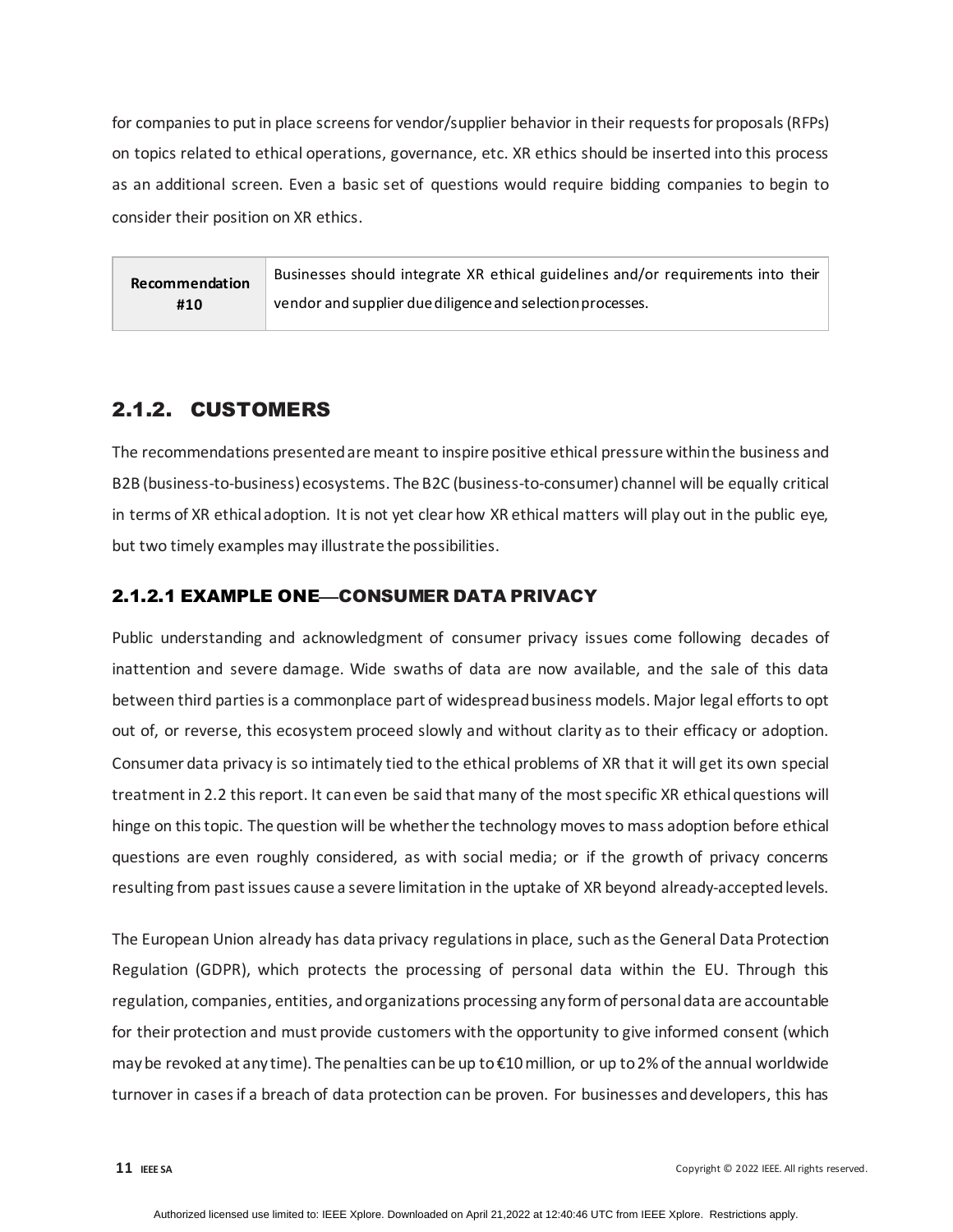proven extremely problematic. Personal data was used to train algorithms (i.e., face detection), and cannot be removed from the data set or production of these algorithms. Furthermore, when developers use an application programming interface (API) or software development kit (SDK), the data issues may not be transparent to them.

Privacy has its own treatment in this report, and a review of the concept of differential privacy and other systems for better protecting individuals is encouraged.

#### 2.1.2.2 EXAMPLE TWO—ENVIRONMENTAL, SOCIAL, GOVERNANCE (ESG) IN FINANCIAL SERVICES

ESG sensitivities in investments have now gone mainstream, despite confusion by some participants as to how the terms may be measured or whether they are effective. As Russell Reynolds Associates observes, "the massive pools of capital building up around the world that are dedicated to sustainable investment strategies are overwhelming and causing a severe supply/demand imbalance that will force financial services firms...to deliver credible and scalable ESG strategies...ESG is forcing a fundamental rethink in corporate strategy."[6].

ESG benefitted from a growing sense of consciousness among consumers and businesses as to sustainability and social topics that fall into the broad category of ESG. XR ethical efforts could benefit from ensuring that consumers understand the connection between seemingly new technologies and experiences, and existing concerns and values they already possess. While questions of social good and environmental sustainability are not limited to the financial services industry, they are having a specific series of impacts that is expected to continue and sharpen over time. These are driven not only by increased public consciousness over the problems being addressed, but also by the reality of generational wealth. The largest transfer of wealth in history is expected to begin with the current older generations dying off and leaving their wealth to younger generations with a different set of values. This has forced financial product manufacturers—and their sales forces—to be at the front of the ESG question as a matter of marketing (at least) and self-preservation (at most).

If a major XR provider or experience can operate competitively with a high standard of publicized and verifiable ethical standards, it could create strong industry pressure to match the standards, at the risk of being on the wrong side of the capital flowing into the industry.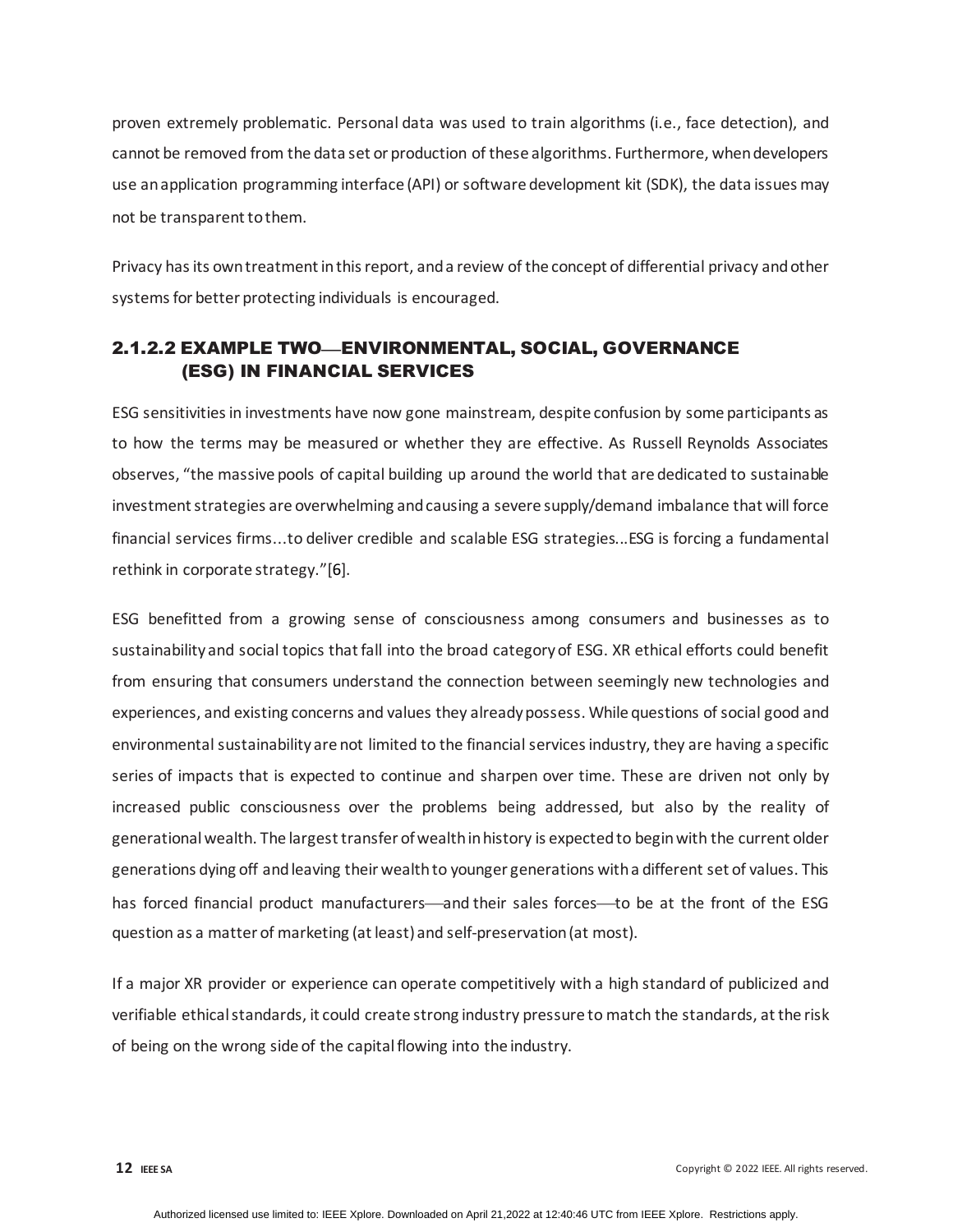|                       | A major XR technology and/or experience provider with first-mover advantage should          |
|-----------------------|---------------------------------------------------------------------------------------------|
| Recommendation<br>#11 | publicly take a position of transparent and ethical XR standards to create public education |
|                       | and set a high bar for future entrants.                                                     |

## <span id="page-12-0"></span>2.1.3. THE ROLE OF CONSUMER ADVOCACY GROUPS

The ESG example illustrates the importance of consumer behavior and action in the coming battle for XR ethics. Consumer Advocacy Groups, also known as National Consumer Organizations, or simply Consumer Organizations, can have tremendous influence on the shape of consumer spending and business operations. They may be one of the most important stakeholder types for XR ethics advocacy due to the fact that they exist (in some form) in most countries and are often valued by consumers for their independent assessments of a business' operations and products. This can be especially true for local advocacy groups that enjoy high levels of community trust and engagement.

The obvious "top-level" target here is Consumers International, which has 250 member organizations in 120 countries [7]. This group hosts World Consumer Rights Day and assigns a theme each year to focus consumer efforts. Past themes addressed telephone rights; removing antibiotics from processed foods; and improving consumer diets. More recent trends show a focus on digital trust and fairness (including three years in a row from 2017−2019), which bodes well for the potential inclusion of XR themes. Similar thematic opportunities are to be found in other international, country-specific, and regional groups.

There is also the influence of general advocacy groups or special interest groups that have the ear of segments of the population. For example, the AARP (with members aged fifty or greater) is a major lobbying force in the United States of America thanks to nearly forty million members; it even boasts the two largest circulation-publications in the US [8]. Organizations like AARP enjoy significant levels of trust among their members and can be a critical resource for pushing and framing public debate.

| <b>Recommendation</b><br>#12 | Consumers International and other advocacy groups should demonstrate their        |
|------------------------------|-----------------------------------------------------------------------------------|
|                              | commitment to the space by championing high privacy standards, while declaring XR |
|                              | ethics as the theme for future days/months, and for other targeted awareness      |
|                              | campaigns.                                                                        |
|                              |                                                                                   |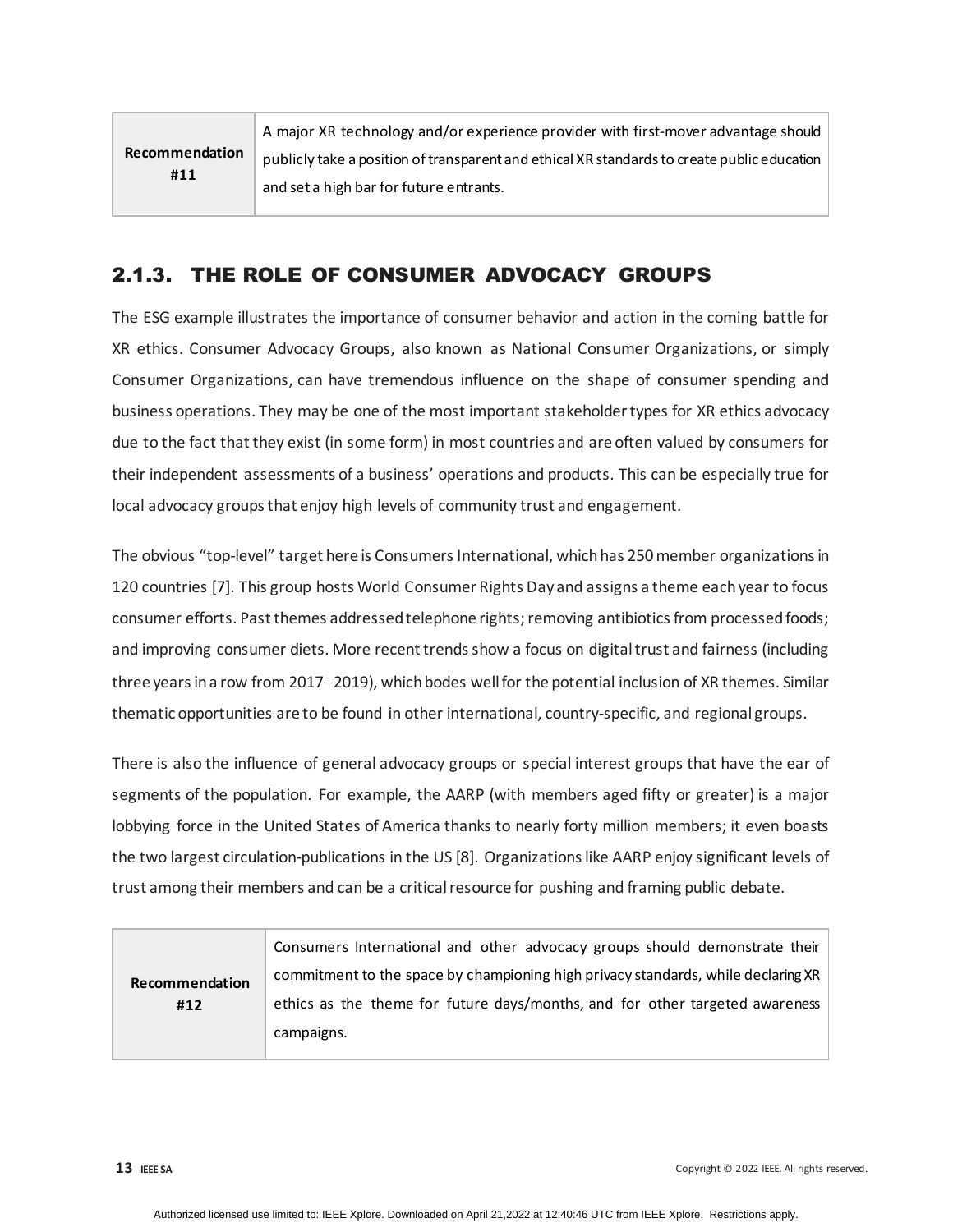|                       | Individual stakeholders in the XR ethics space should target their relevant advocacy   |
|-----------------------|----------------------------------------------------------------------------------------|
| Recommendation<br>#13 | groups for attention to this topic, including by submitting articles, participating in |
|                       | boards, etc.                                                                           |

## <span id="page-13-0"></span>2.2. ISSUES BY TOPIC

## <span id="page-13-1"></span>2.2.1. DATA

In addition to the broad thoughts on data discussed earlier, there are additional layers of data that demand immediate XR attention.

### 2.2.1.1 LOCATION DATA

XR technologies are routinely location-specific, with activations/applications making extensive use of geofencing, global positioning systems (GPS), and other digital markers of physical spaces. This type of data can be used to determine intimate details about a person's life, the people with whom they associate, their schedule/routine, etc. This data may also be used to infer potential illegal or illicit activities, such as whether someone could have made a particular trip while going only the speed limit or slower. Likewise, it might be used by an authoritarian government to determine if a user attended a pro-democracy rally or by a government that bans religion to evaluate who might be attending religious worship. This can be particularly dangerous in emerging markets for which there is no choice of internet service, outside of a government-controlled utility.

|                       | A specific focus must be made on the ethics of XR location data collection, evaluation, |
|-----------------------|-----------------------------------------------------------------------------------------|
| Recommendation<br>#14 | and sharing, especially in cases where XR technologies are experienced through core     |
|                       | technologies, such as smartphones.                                                      |

#### 2.2.1.2 POKÉMON GO, OVRLANDS, AND IMPLICATIONS FOR BUSINESS

Pokémon Go provided a serious public introduction to widespread AR adoption and the legal/ethical issues that might result. In addition to the injuries commonly sustained by players, there were issues such as frequent trespass on private property. Players seemed to forget that they needed to "prioritize real world rules over in-game concerns." [9] There were even concerns in the US that the game could be used to violate election law [10].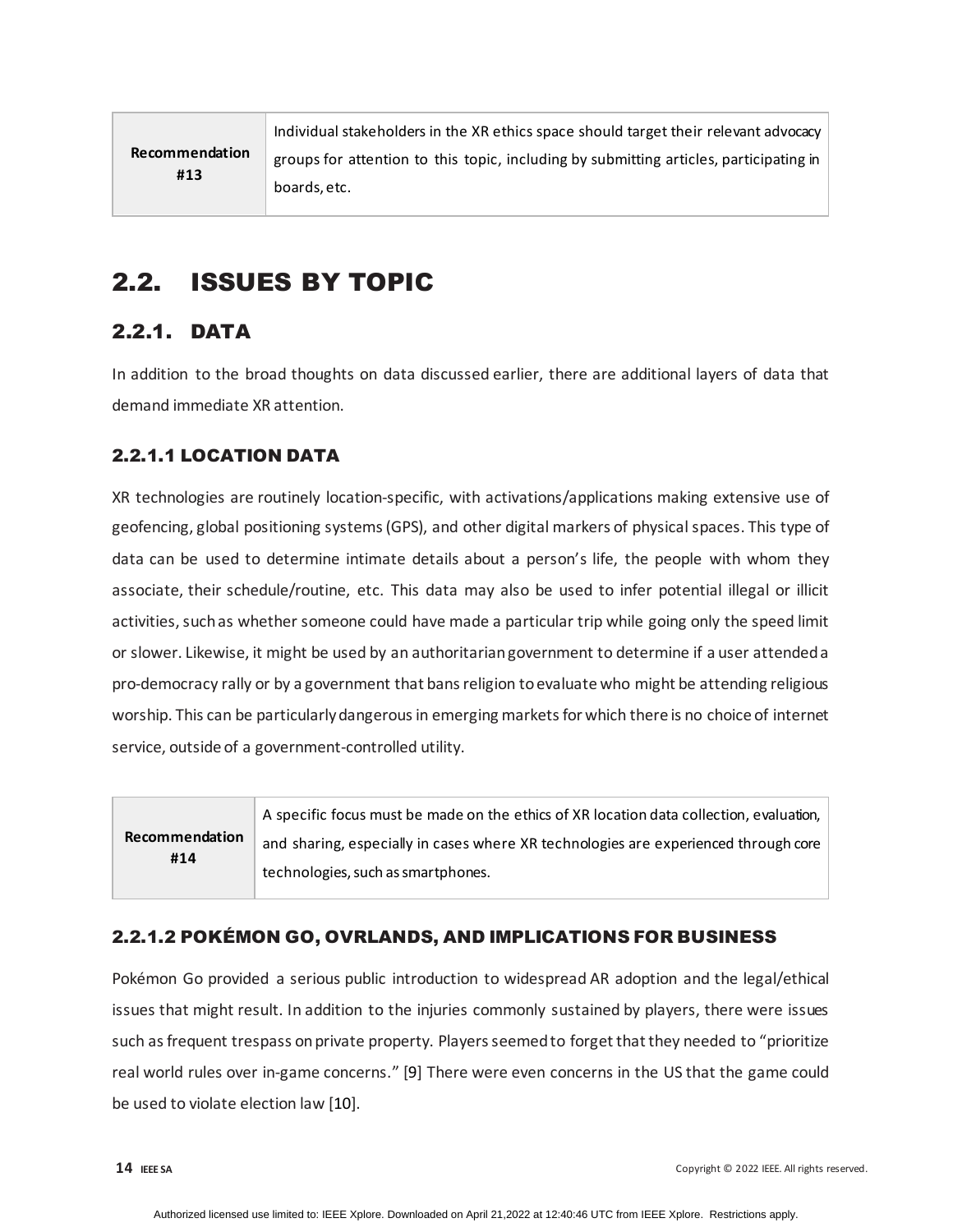Pokémon Go is free to play; it offers in-app purchases, but these do not interfere with the ability to experience the core mechanics of the game. This is a common model, also used by *Harry Potter: Wizards Unite*, which generated 15 million installs within a month of its release [11]. These apps can compete favorably on price against VR experiences distributed via platform stores and expensive equipment; a key trade-off is their likely need to use data as a form of revenue stream. This may expose children and young adults, as well as economically-disadvantaged communities, to practices that result in a long-term price they do not fully understand they are paying.

Now consider the case of OVRLands, which has divided the world into 1.6 trillion specific hexagons that users can buy, auction, trade, rent, and control [12]. As of publication, a key focus of this company is to allow live events to be broadcast into a user's home in real-time XR, allowing for "a new way to party." But another key component of the system is that a user can buy a specific hexagon that corresponds to a real-world location and have a customized AR experience that someone will encounter when they travel there physically. Advertisers can promote themselves on the land, earning money for the landowner while also earning OVR tokens themselves [12].

Of course, the ability to divide this world has nothing unique about it; Omniscape (billed as "the first location-based XR platform designed for content, community, and monetization") also lets you stake a digital claim to real locations and insert experiences into those spaces [13]. But if one or more of these services is attached to a major provider, and becomes a major force, then those with limited means may come to find that the virtual version of their land is owned by outsiders before they ever get a chance to purchase it. This represents just one of many questions that will arise as to the rights of owners and investors of physical properties and experiences, and the accompanying XR equivalents. (For example, will a hyper-realistic XR version of a tour of Egypt's pyramids result in a ruinous decline in tourist traffic to the real location?)

| Recommendation<br>#15 | XR stakeholders must interrogate their technologies, experiences, and activations to<br>understand the real-world effects on ownership, investment, personal agency, and the |
|-----------------------|------------------------------------------------------------------------------------------------------------------------------------------------------------------------------|
|                       | law that they may provide—especially in terms of the XR equivalency of real-world<br>private assets, unique locations, etc.                                                  |

**15 IEEE SA** Copyright © 2022 IEEE. All rights reserved.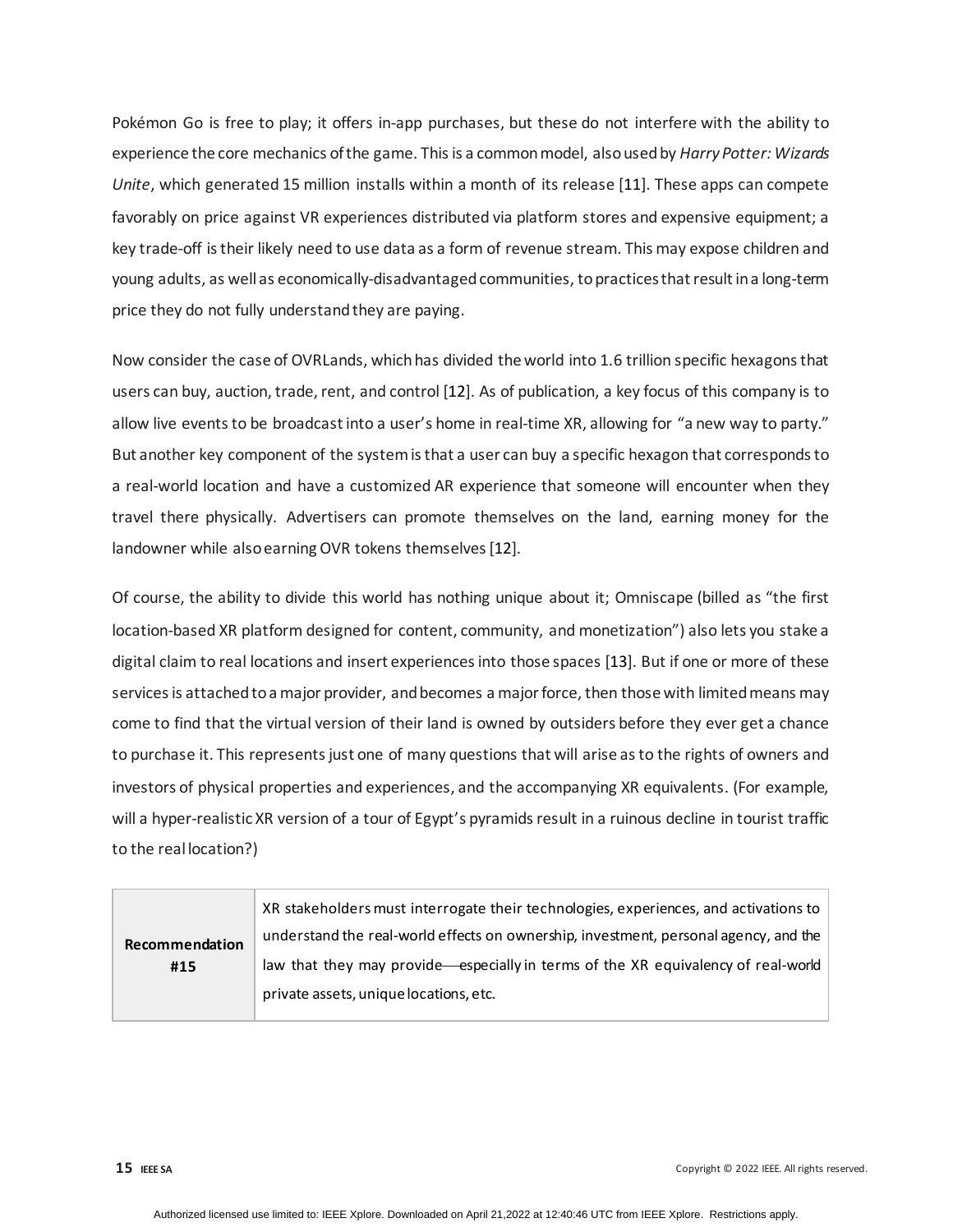#### 2.2.1.3 SERVICE DATA AND OWNERSHIP OF CONTENT/EXPERIENCES

This paper has emphasized the business model that offers free access in exchange for data, but this is not the only revenue-generating model used by modern technology businesses. For example, some models now exist in which an individual is purchasing access to a game, movie, or experience, but will lose this access once a subscription or other recurring fee is not paid. *Playstation® Plus* is a platformbased service that provides access to an expanding library of game titles that are "yours to play as long as you are a member." [14][3](#page-15-0) A different approach still is found in *Apex Legends*, a game that uses the "freemium" model, in which a user may play the game for free, but would have access to a significantly enhanced experience in exchange for in-game payments/micropayments[15].

These three models represent a significant departure from early home entertainment models. Whether it was via a VHS player or a Nintendo Entertainment System™ (NES), the platform and any games—once purchased—could be played indefinitely at no additional cost outside of normal wear and tear.<sup>[4](#page-15-1)</sup> By contrast, user costs are now for access/licensing, and once access to the account or service ends, the user loses not only the service itself, but access to any additional packages purchased through the service.

These models are not limited to the video game industry. Netflix<sup>®</sup> charges a monthly access fee but unlike many video game platforms—regularly drops content it no longer licenses, causing even paying users to lose access. [5](#page-15-2) Even free sites such as YouTube (ad-driven) are pushing towards raising revenue through premium services; meanwhile, creators may gain \$0.10 to \$0.30 per view [16] enough to reward the most popular creators, but not enough to provide a sustainable income for the vast majority of others creating content for the site.

It is reasonable to assume that XR experiences will follow these more developed, pro-business models; consumers are likely to have access to experiences and activations that require ongoing subscriptions to maintain access. Unlike with those early home entertainment systems, however, users will also be contributing extensive quantities of personal data that will help these companies adjust and target experiences back to them designed to increase the revenue they pay to these companies. This question of ownership of received data and experiences, and of the value imbalance at play, will be a critical question for the world of XR ethics and business models.

<span id="page-15-0"></span><sup>&</sup>lt;sup>3</sup> Playstation is a registered trademark of Sony Interactive Entertainment Inc.

<span id="page-15-1"></span><sup>4</sup> NINTENDO ENTERTAINMENT SYSTEM is a trademark of Nintendo of America Inc.

<span id="page-15-2"></span><sup>&</sup>lt;sup>5</sup> Netflix is a registered trademark of Netflix, Inc.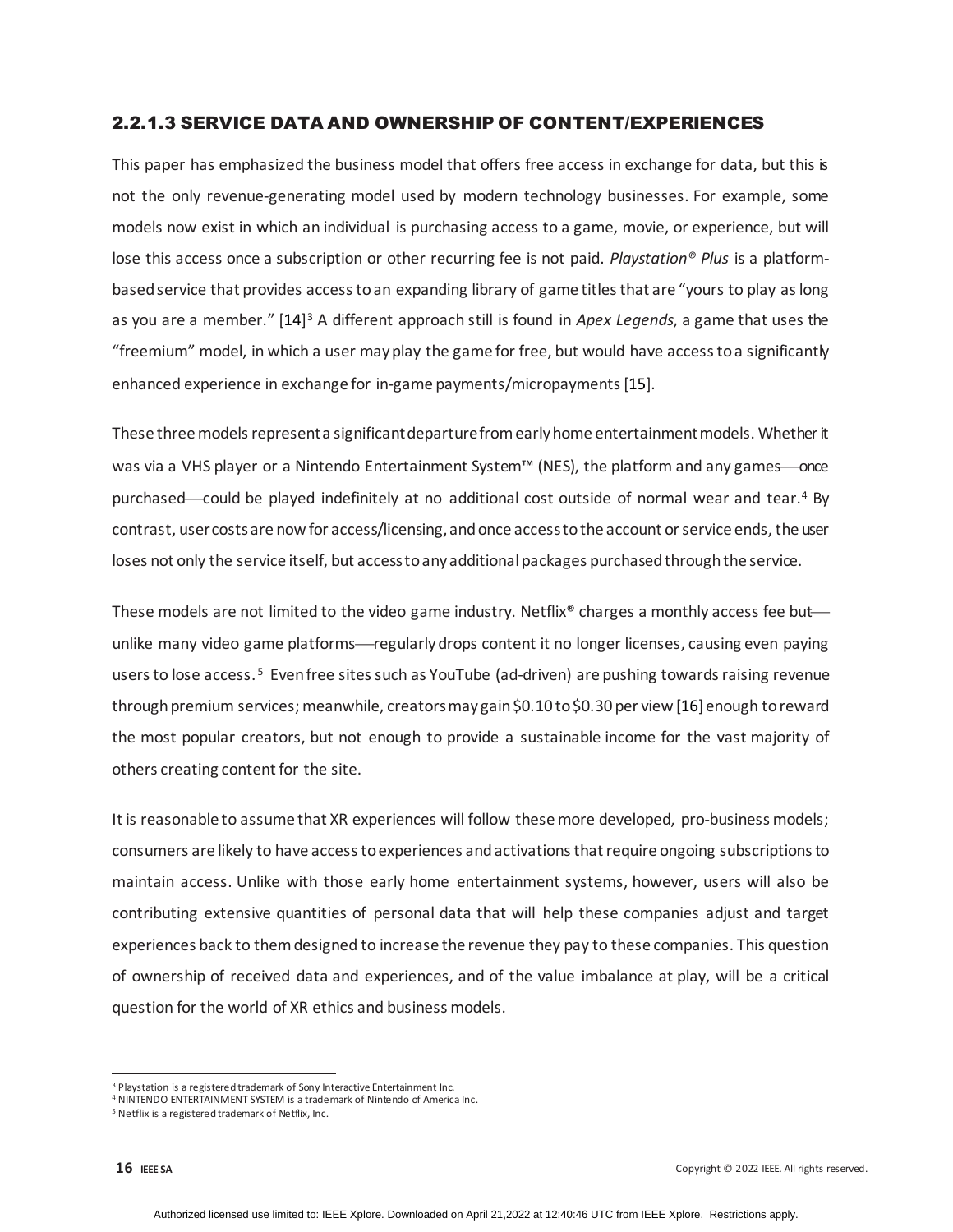|                              | The public must demand and reward business models that provide a clear understanding |
|------------------------------|--------------------------------------------------------------------------------------|
| <b>Recommendation</b><br>#16 | of rights, price, value, and ownership of XR data and experiences, in line with the  |
|                              | contributions made by those funding them.                                            |

### <span id="page-16-0"></span>2.2.2. SOCIAL MEDIA

As mentioned previously, the misalignment in value exchange has been clearly visible in the social media space for some time. Most prominent social media business models currently finance themselves with customer data and targeted advertising; this is necessary in part because consumers have historically proven hesitant to pay for content online—not only social media, but also news and other content [17]. Over time, it has become clear that the depth of user data analysis, storage, andusage is beyond what could have been reasonably expected by those participating in the social media platforms.

For example, Facebook is purported to maintainapproximately 52,000 analytics on each user [18]. GDPR in Europe, and other innovations in consumer privacy law, focus on making it possible for a user to withdraw consent when it comes to personal data. In addition, growing awareness of the use/abuse of personal data may cause a shift towards a cultural decision point in which the experiences being offered are not worth the data being provided. The growth of XR may serve as a catalyst to this shift and help bring context and structure to attempts to improve the equity and agency of provider/user in XR experiences.

Social media is already a key entry point for XR experiences and is likely to remain a core stakeholder in XR rollout and adoption. XR stakeholders should seek to create and support cross-platform capabilities that allow user identities and controls to transcend specific providers, and which enforce standards that allow stakeholders to align with ethical providers and platforms without compromising their ability to connect, communicate, and build audiences/identities/businesses. For an example of such a movement in social media, the *Fediverse* consortium of servers may be used. Users may create identities that cross the boundaries of specific offerings and communication protocols [19], such as is possible with the *Mastodon* open-source software service [20].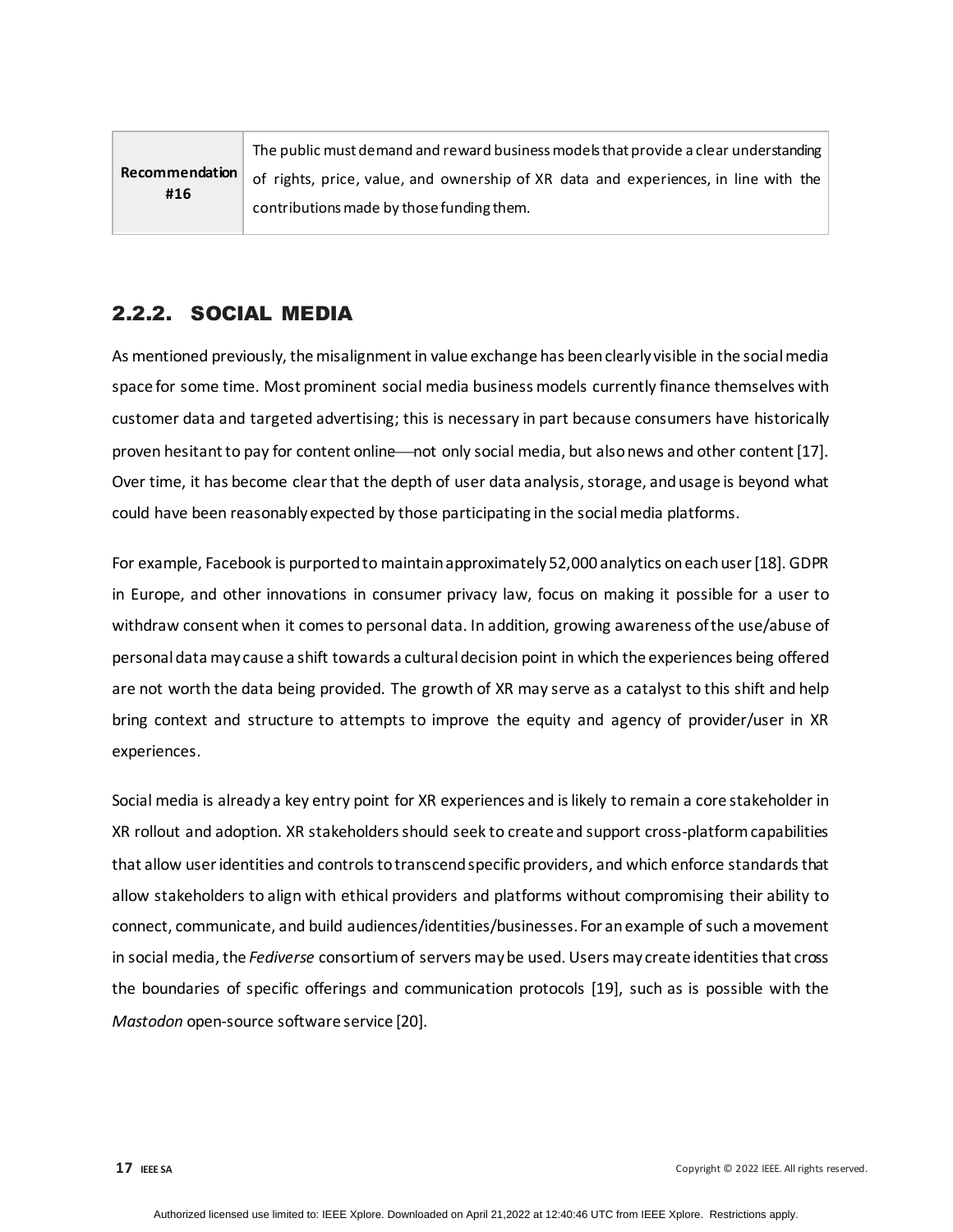| Recommendation<br>#17 | XR ethics advocates should align closely with privacy/ethical advocates that focus on |
|-----------------------|---------------------------------------------------------------------------------------|
|                       | other, related spheres, such as the social media space, to improve the chances for a  |
|                       | comprehensive and efficient movement towards real XR ethical outcomes. Included in    |
|                       | this alignment is the support for efforts within those spheres to promote user        |
|                       | independence and control.                                                             |

## <span id="page-17-0"></span>3. ECONOMY, FINANCIAL SERVICES, BANKING, CRYPTOCURRENCY

The economy, banking, and financial services are such broad topics that anything attached to them gains critical importance by association. As with business models, the impact of XR ethics behavior in these areas will bleed into every sphere of human life and behavior.

## <span id="page-17-1"></span>3.1. ECONOMY

## <span id="page-17-2"></span>3.1.1. GOVERNMENT AND INTERNATIONAL ORGANIZATIONS

Broad governmental and international economic organizations may seem out of scope for this paper's domain, but special attention should be paid to their various working groups as these can be critical points of dialogue for topics related to XR ethics. A good example may be found in the 2019 report *Waking Up to a New Reality* [21]*,* published by Accenture, in collaboration with the G20 Young Entrepreneurs' Alliance. This paper highlights the following six specific risks:

- Misuse of personal data
- Fake experiences and false information
- Cybersecurity and identity theft
- **Technology addiction**
- Antisocial behavior
- Digitally divided worlds (haves/have nots)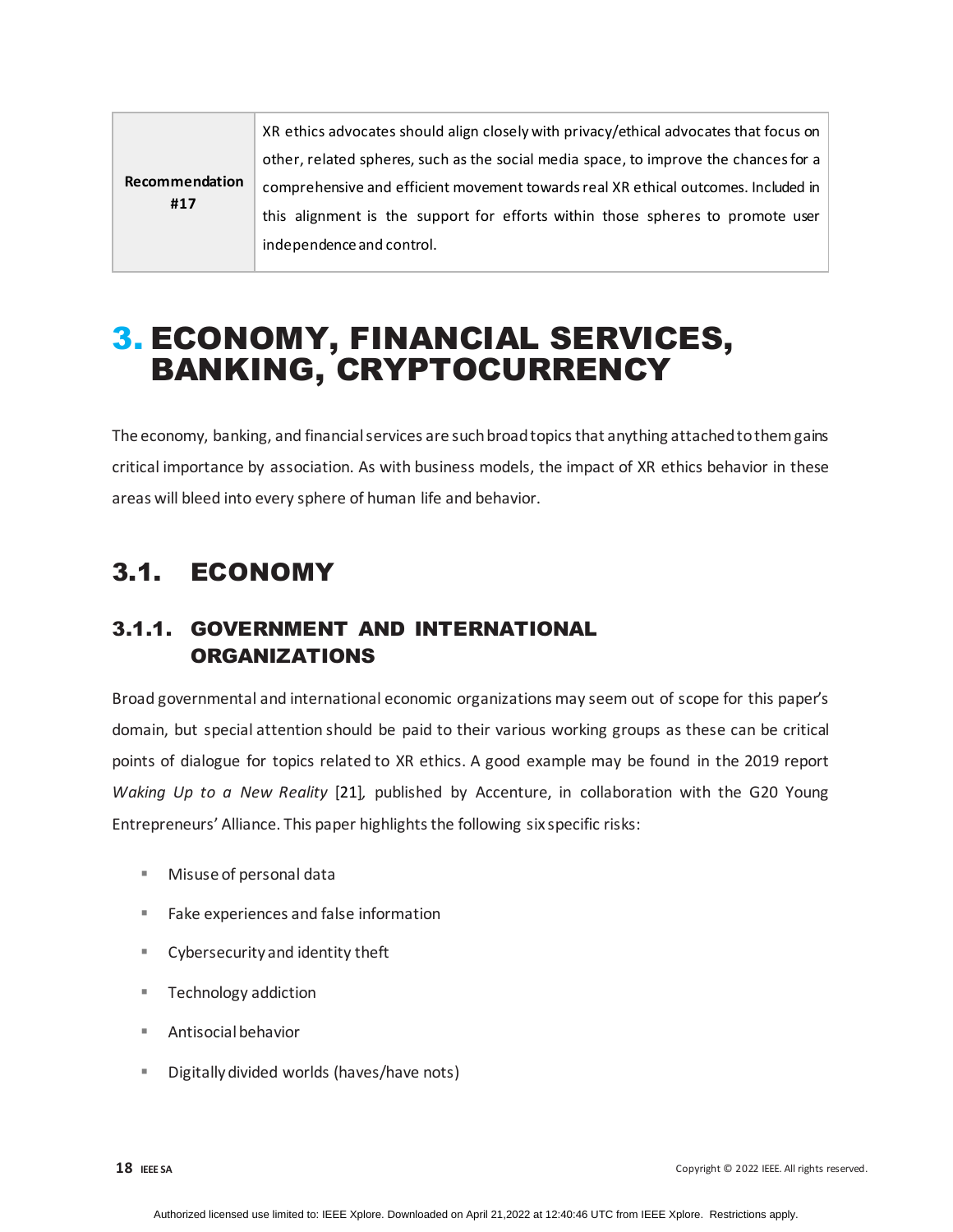It is critical that these conversations begin taking place now in large economically focused bodies; this paper supports the production and sharing of reports of this kind, especially when they can be refined into specific action-driven next-steps.

|                | Working groups within major global and regional economics organizations should be            |
|----------------|----------------------------------------------------------------------------------------------|
| Recommendation | targeted for awareness of, and taking of positions on, XR ethics as applies to their members |
| #18            | and domains.                                                                                 |

### <span id="page-18-0"></span>3.1.2. CURRENCIES

The world of virtual currencies, including fiat digital currencies operated under the control of a government, is still emerging at the time of this report. As such, specific recommendations are not available at this time, outside of those implied throughout this section (and the larger report) with regards to fairness of access; transparency; and the ability for the government or other entities to track and analyze individual spending, types of experiences selected, etc.

### <span id="page-18-1"></span>3.1.3. RAW MATERIALS, MANUFACTURING, TRADE

In May 2021, United Nations Secretary General António Guterres spoke at the *Global Roundtable on Transforming Extractive Industries for Sustainable Development*, noting that mineral and raw material extraction have an "essential role to play in advancing sustainability and equity" [22]. It is certainly expected that global economic organizations (and some governments) will push for more environmentally sound and sustainable practices in both raw materials and manufacturing, and that XR's capabilities will be critical in helping drive towards these ends.

On the surface, there are immense positives to the adoption of XR in these industries, especially in cases where an industry is highly dangerous; critical to the economy of a developing nation and its people; and can be rendered safer and more sustainable if low-cost training is available. The 2021 report *An Imperative: Developing Standards for Safety and Security in XR Environments*[23] referenced VR training as able to deliver "high-performance outcomes at a fraction of the cost," and referenced an earlier PwC study that shows that VR is four times quicker than classroom training, and creates users who are four times more focused on their e-learning while nearly three times more confident to apply skills after training.

Despite these benefits, significant challenges are posed by the potential of XR in these industries. In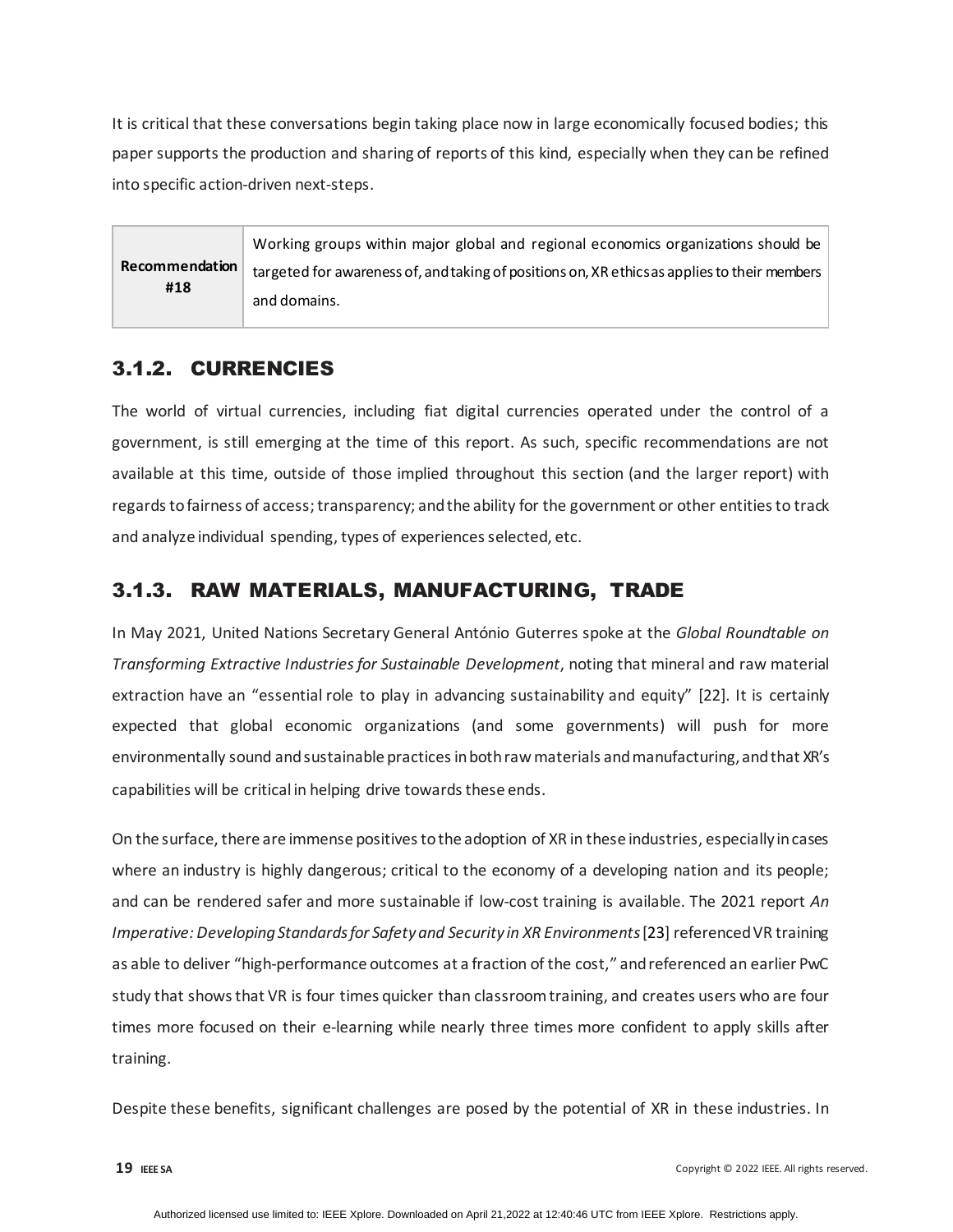2019, the European Parliamentary Research Service predicted that artificial intelligence (AI) frontrunners could develop into a have or have not ecosystem similar to that of the giant technological firms that operate today [24]. The same can be assumed of XR front-runners, which are more likely to come from wealthier and more technologically advanced societies. A swift rise in XR integration of raw materials and manufacturing could lead to efficiencies that reduce employment opportunities for those in developing nations, while simultaneously eroding what agency those countries currently have in the development of their natural resources and the operations of their manufacturing sectors.

|                       | XR integration into the raw materials, manufacturing, and trade sectors of developing  |
|-----------------------|----------------------------------------------------------------------------------------|
| Recommendation<br>#19 | economies should be designed to ensure that the respective nations, and their people,  |
|                       | have access to, and agency with regards to, the benefits that can be realized in their |
|                       | industries.                                                                            |

## <span id="page-19-0"></span>3.2. FINANCIAL SERVICES AND BANKING

Financial services and banking are massive global industries; as with the economy, they only lend themselves to so much generalization. A host of recommendations can be formed for sectors and subsectors; however, this paper's focus is on certain broad themes that fit its ethics problems and recommendations.

## <span id="page-19-1"></span>3.2.1. BANKING AND LOAN SERVICES

Banking and loan services are considered a key dividing line in terms of access to upward mobility. Mobile technology and digital banking present the most significant potential remedy to this problem in history, even as they also affect the alternative banking systems that arose to deal with peoples' needs for these services. Change is happening quickly; the number of unbanked individuals fell to 1.7 billion in 2017, from 2.5 billion a year before [25]. No doubt these numbers have continued to change dramatically, offering large segments of the population their first opportunity at safe, secure investing via savings and checking accounts, as well as access to loans for personal or business reasons. Concerns about XR in this space have been addressed previously in this paper.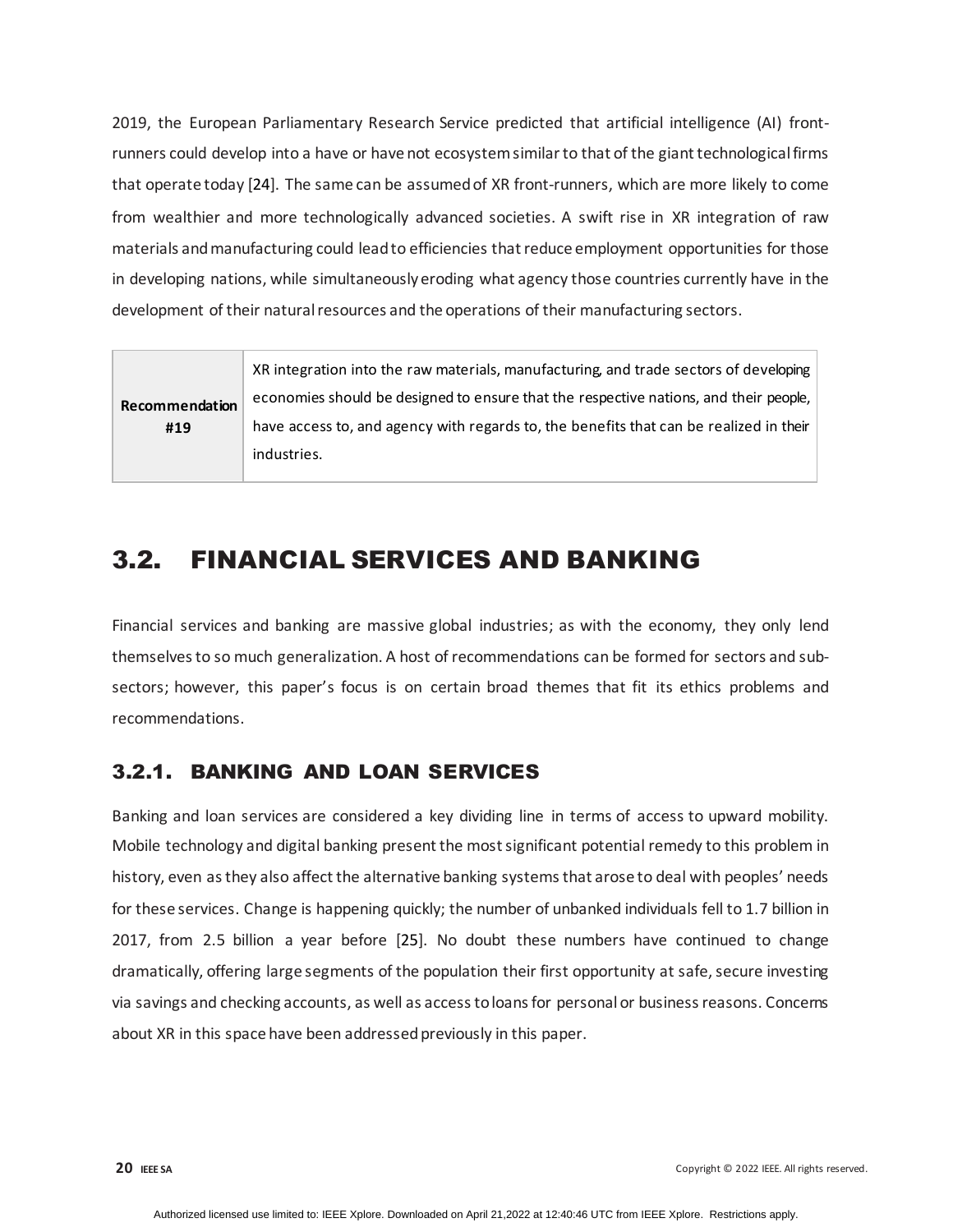## <span id="page-20-0"></span>3.2.2. ALTERNATIVE FINANCIAL SERVICES/MONEY SYSTEMS

The term *alternative financial services* can have a number of meanings [26]. For the scope of this report, the focus is on financial service ecosystems, such as *hawala* (or similar), that usually feature the following characteristics:

- Cash-based systems for transferring value, usually in low transaction amounts.
- Often used for sending money across borders, and as such a common tool for money laundering and terrorist financing.
- Community-based, with face-to-face interaction and a sufficient system of records (usually paper-based).
- Communicate limited information about the transaction and participants, with a focus only on what information is required [27].

These systems were used to move more than \$500 billion in money in 2013, and can have a massive economic impact in some countries (for example, in Turkmenistan that year, this type of system accounted for 48% of the GDP) [28].

The rise of digital systems, as well as major improvements in anti-money laundering (AML) and terrorist financing globally, have already put systems like these on notice. But because most users are low-income individuals, there are serious implications if systems such as this collapse or go digital before their core users can learn and adopt a replacement system and its accompanying technologies. There are also political concerns that could rise from tighter scrutiny and regulation of *hawala*-type systems ina virtual environment, including the inability of dissidents to convey financial support to their families; the requirement to show your face and identity to use the system, under the guise of know your customer (KYC) laws; etc. This problem represents a similar issue as to the one first raised in this paper, regarding the young man who lost out on life insurance. As disruptive technologies are instituted, there must be training and context made available to users so that they can understand the full set of trade-offs they are making by discarding an old system in favor of a new one.

| Private firms, governments, and advocacy groups should consider the ethical concerns and         |
|--------------------------------------------------------------------------------------------------|
| dangers of implementing products and services that may undermine critical alternative            |
| financial systems, especially if there is a possibility anew system will lack important features |
| of the old. Training and context should be provided to ensure informed consent.                  |
|                                                                                                  |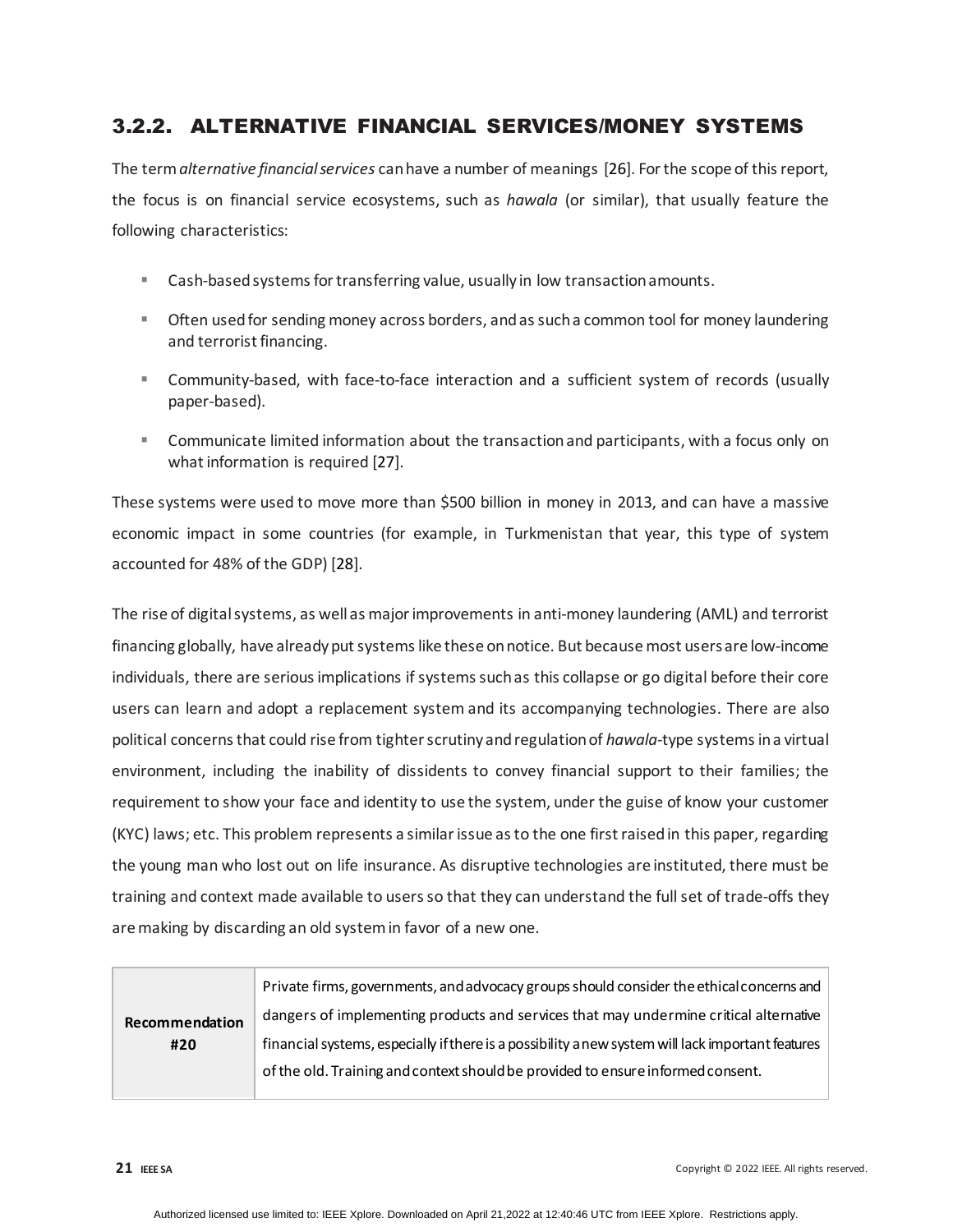### <span id="page-21-0"></span>3.2.3. INSURANCE

XR is already well in place in the industry. For example, claims adjusters and underwriters can build comprehensive environments to study the environments to which insurance will apply, and to even inspect physical damage from offsite locations; likewise, virtual reality training environments have become increasingly common, as has VR-based physical therapy for work injuries [29]. The insurance example that opened this paper represents just one dimension of the ethical considerations for XR in the insurance industry. Insurance comes in many forms, including life, health, car, home, workman's comp, etc., and each of these areas has unique dimensions from an XR point-of-view. For this paper, the focus is on the three dimensions that cross most types of insurance:

- 1. The use and abuse of data that may determine eligibility and/or claim payout.
- 2. The need for work-related insurance coverage to include protection from accidents or injuries that can arise through the learning or use of XR in a work environment.
- 3. The need for new types of insurance that may govern specific and unique areas of the XR ecosystem and metaverse.

The first recommendation relates to the problem of data use and abuse, as illustrated in the opening section of this paper.

| Recommendation<br>#21 | Insurance providers and financial services companies should have clear limits on their     |
|-----------------------|--------------------------------------------------------------------------------------------|
|                       | ability to use data (not collected by them) for insurance under writing and claims payment |
|                       | services; and transparent, open processes must exist for individuals to determine what     |
|                       | data, and from what providers, was used to determine their viability.                      |
|                       |                                                                                            |

A swift increase in the mandatory adoption and use of XR technologies in the workplace will also mean a rise in the number of workplace accidents related to the technology. The most familiar example to VR headset users might be the danger of falling, running into objects, or hitting/kicking someone while a user's vision is entirely obscured. But there is also the problem of injuries such as muscle strain, carpal tunnel syndrome, stiff shoulders, headaches, and eye strain from device wearing [30]. These issues will need to be expressly understood and specified as elements of a potential worker's health and compensation needs if they accompany mandatory device use.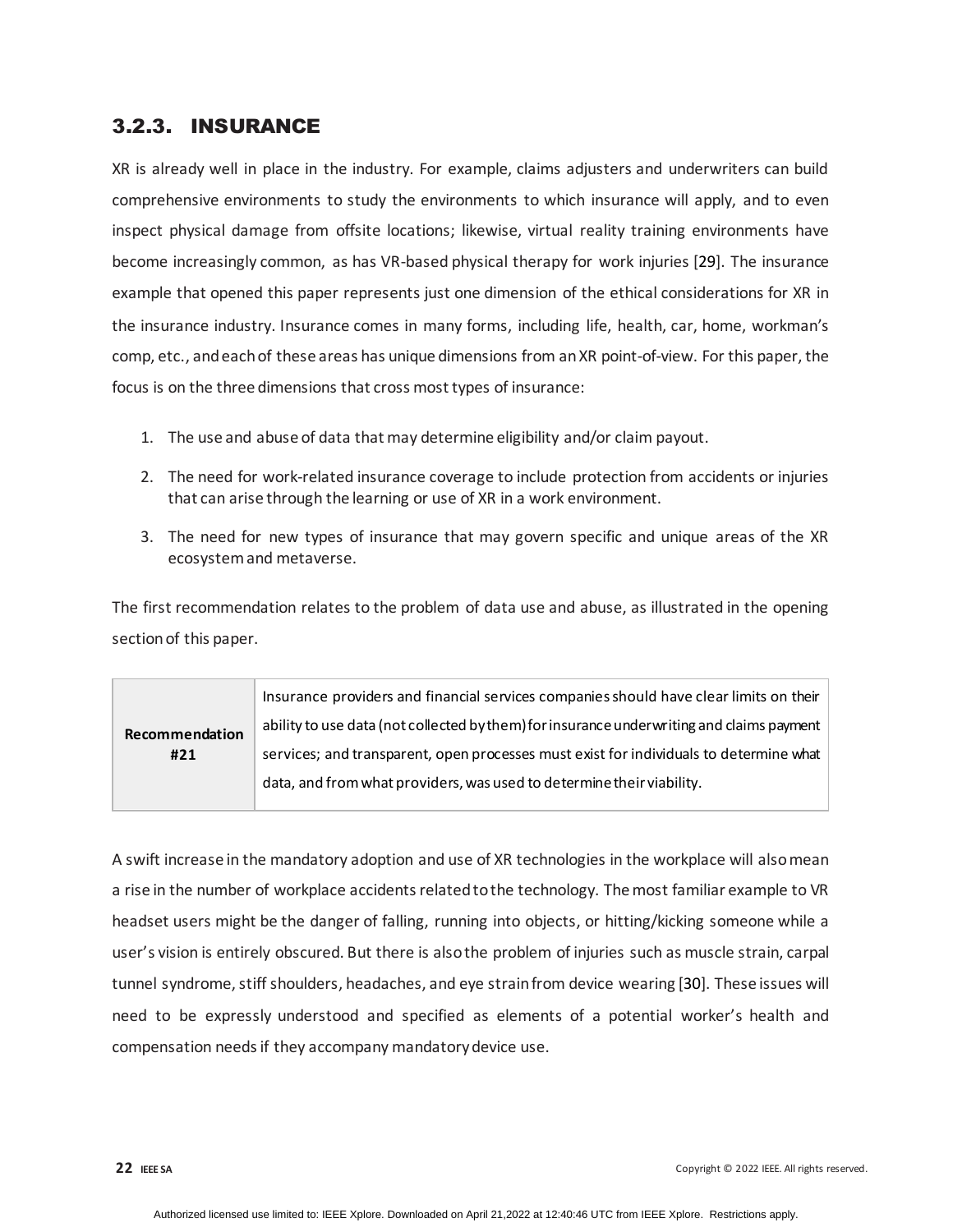| Recommendation<br>#22 | Workers required to use and adapt to new devices and methodologies must have              |
|-----------------------|-------------------------------------------------------------------------------------------|
|                       | ergonomic considerations and coverage for XR-related injuries that arise during adjusting |
|                       | to, and using, XR and its associated platforms.                                           |

With a focus on top-level issues, the third recommendation is presented more for the consideration of ethics as it applies to rights, ownership, public and private spaces, and other similar matters in an XR environment. As people and corporations stake a claim to the XR space, and as human identity becomes intertwined with XR, it is imperative that insurance coverage emerges and adjusts to account for problems of risk and loss associated with the affairs of these virtual environments. How this insurance might operate will take shape over time, but could include coverage for loss of identity/avatar representation, loss of access to environments of a therapeutic or privileged nature, etc.

| Recommendation<br>#23 | As human work, play, and identity enter a metaverse in which they become entwined, |
|-----------------------|------------------------------------------------------------------------------------|
|                       | insurance coverage must emerge to protect for risk, damage, and loss of assets,    |
|                       | properties, and other elements of this metaverse.                                  |

## <span id="page-22-0"></span>3.2.4. PERSONAL INVESTING

XR's capabilities as a training tool bode well for opportunities to increase financial wellness education for retail investors. Likewise, XR will be able to offer individuals in difficult locations access to the experience of a live, in-person bank or personal financial advisor, and this physical flexibility would make it easier for advisors to serve more clients in a single day. This could be a positive step in reducing the haves and have nots of financial advice by giving firms the capability to serve underbanked or undereducated individuals who might normally have no physical access to a personal financial advisor.

The atmosphere of the in-person meeting will no doubt be adjusted to make the best use of XR's capabilities for simultaneous video and data visualization[31]. This could be overwhelming to some individuals, and it is possible that unethical firms or salespeople could make use of atmospheric effects (such as light, noise, distraction); virtual effects such as highlighting certain text, or using eye movement tracking to keep positive data in the clients' line of sight while downplaying negative data; etc. The various moral concerns shared in this paper will apply especially to situations in which an individual is placed in an environment outside of their control and asked to make difficult financial decisions.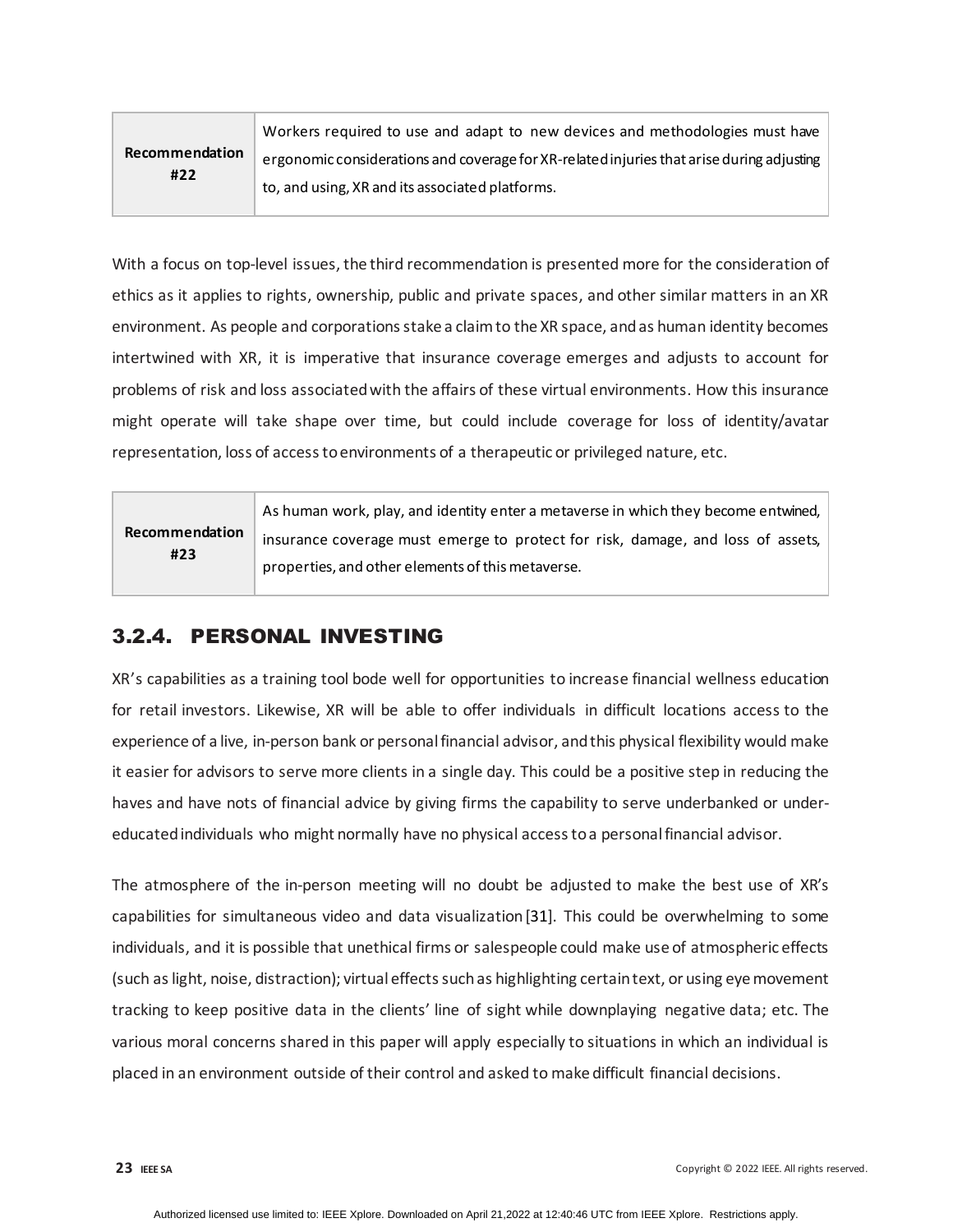The XR ethics space must be prepared to imagine, and account for, the issues that will arise in this space and to seek their oversight by appropriate means. In some cases, these issues will be beyond the limits of the XR or its device; for example, financial advisers interacting with a senior citizen via an XR device will have reduced capacity to observe their living environment's sanitary upkeep, or the presence of potential elder abuse from others, who may be exerting financial force or bullying on them. It will be up to these industries to work with XR providers on potential solutions to problems "outside of the metaverse" that still apply to conditions within it.

|                | Individuals offering financial advice and/or products must have clear rules and limitations |
|----------------|---------------------------------------------------------------------------------------------|
| Recommendation | as to what effects they may produce with XR to influence the decision of a customer. They   |
| #24            | must likewise seek to understand extra-metaverse factors that may be affecting behavior     |
|                | without being apparent in the metaverse.                                                    |

## <span id="page-23-0"></span>3.2.5. ANTI-MONEY LAUNDERING, TERRORIST FINANCING, FRAUD, REGULATION

Know your customer (KYC) stands as one of the foundations of modern fraud prevention. The decline of in-person services has brought considerable challenges, but KYC has overcome them with a host of security measures that are now widespread. If anything, one could imagine that a rise in XR technology might make it more viable for businesses to know customers again, especially with easy and widespread video. Likewise, XR might bring KYC capabilities to those who traditionally have struggled with them, such as people with no or limited mobility.

As has been illustrated in prior examples, KYC capabilities must evolve to serve the legitimate public interest while also attending to individual rights. KYC stakeholders will need to navigate the concerns raised previously as to individual agency, the protection of identity from third parties, the safety of participants, etc. These stop short of requiring a specific recommendation, but merited mention here.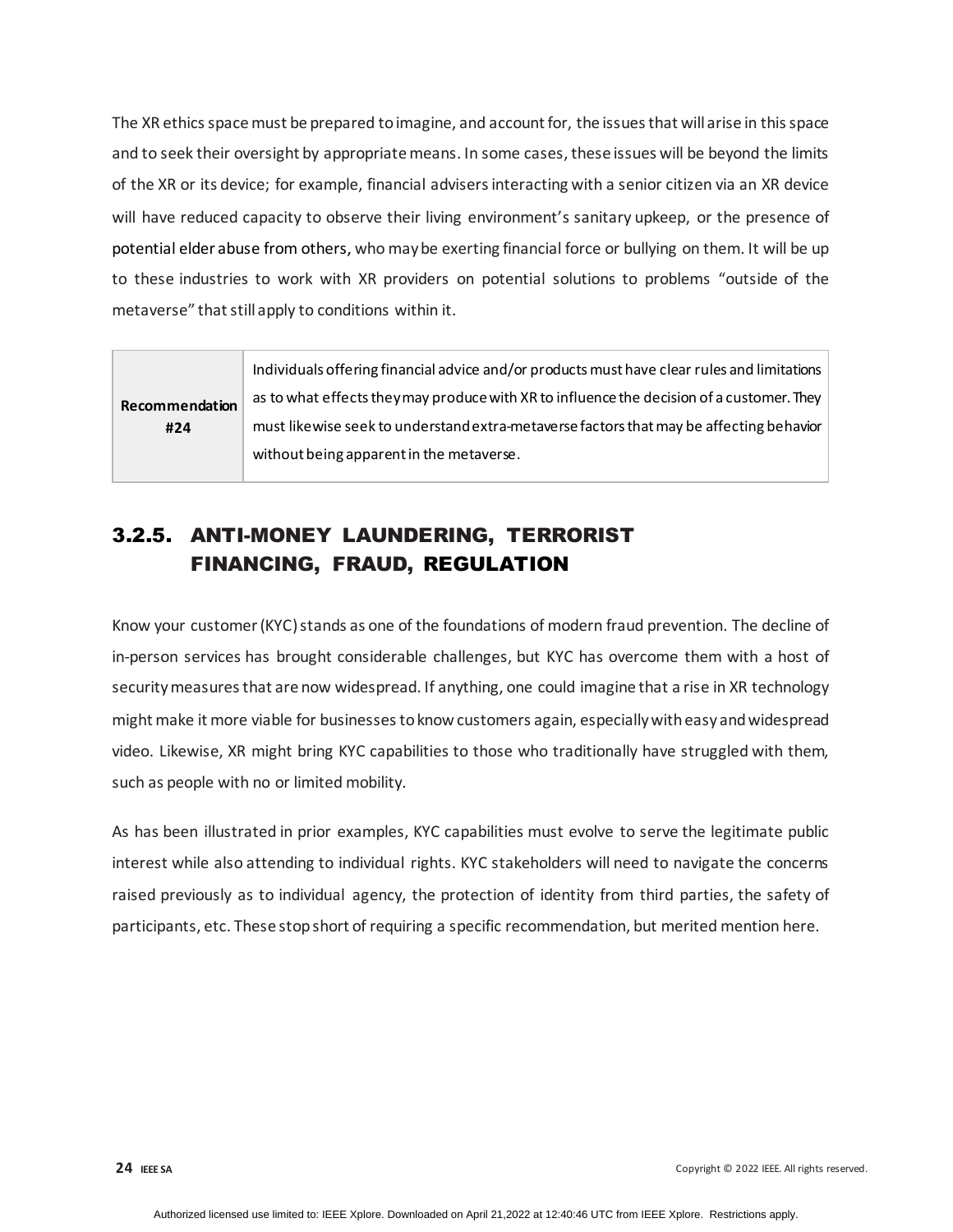## <span id="page-24-0"></span>3.3. CRYPTOCURRENCY, VIRTUAL ASSETS/NFTS, AND BLOCKCHAIN APPLICATIONS

### <span id="page-24-1"></span>3.3.1. CRYPTOCURRENCIES AND NFTS

It did not take long for cryptocurrency to become the product type by which blockchain (and other distributed ledger technologies) are known and judged in the public eye—and for good reason. In one recent example, a coin launched on a Monday took all of two days to achieve a \$45 billion [32] market cap; putting it in a similar valuation to the hotel chain Marriott International, or the financial company Bank of New York Mellon. Fraud has been rampant, and the decentralized nature of the technology has made it highly attractive for those involved in money laundering, terrorist financing, and other types of financial crime.

Likewise, non-fungible tokens (NFTs) have come recently to prominence, offering blockchain-based opportunities to buy and sell elements outside of virtual spaces, such as a particular highlight from a professional basketball game [33] or a band's new album release [34]. The rapper MF Doom released augmented reality masks that were superimposed over the faces of iconic celebrities and historical figures [35].

With distributed ledger technologies coming into such quick use and adoption, there will be a whole series of specific XR ethical concerns to be analyzed. This will be especially true in cases where XR activations are "sold" to users for cryptocurrencies or NFTs, in exchange for data that may be of far greater value. This paper stops short of specific recommendations in this space, short of the ones already made that apply to this space.

## <span id="page-24-2"></span>3.3.2. BROADER DISTRIBUTED LEDGER APPLICATIONS

As with the previous technologies, there needs to be a tight coordinating effort between XR stakeholders and distributed ledger stakeholders to ensure the evolution of ethical considerations. The Pokémon example illustrated a sliver of the problems that arise when XR adoption meets elements of human life outside the metaverse. Serious and troubling questions should be asked about how disparate elements of these technologies might be brought together into profoundly dangerous and unethical ways that are exploited further by the anonymity and lack of central control that distributed ledgers provide.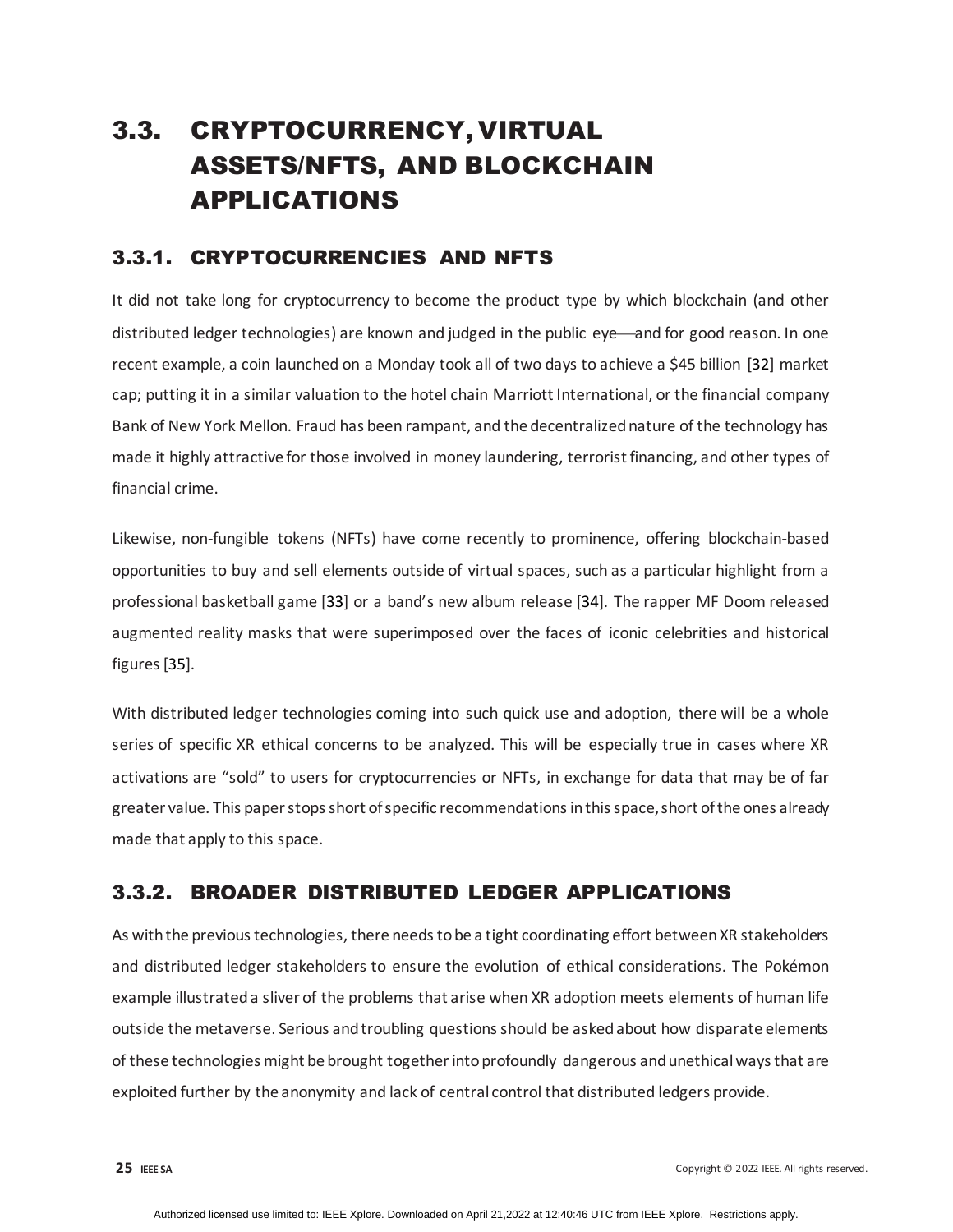What if, for example, a bad actor was able to use public data to successfully pinpoint a user's personal mobile device; and then to use this pinpoint to offer XR experiences that involved that person, such as the ability to buy their home address or telephone number? Or to use a NFT to sell access to their physical "space" to the highest bidder? This is but one example. What was once a dystopian thought experiment is now theoretically possible with the combination of technologies described in this paper; it will be incumbent on stakeholders of all types to prevent this type of use and abuse, including cutting off its data and infrastructure flow before it can emerge or gain common acceptance.

# <span id="page-25-0"></span>4. CONCLUSIONS

Business models, financial services, and global economics illustrate a common thread: the very nature of these institutions as systems of competition stands as a major threat to the development and adoption of a thorough set of XR ethics. Early entrants stand poised to dominate fields that directly govern the goodwill of citizenries, the future of governments, and the opportunity to be the next global corporate behemoth—an opportunity that, if not taken, will more than likely simply go to another party.

Stakeholders can also separate themselves from the consequences of their decisions on an unprecedented level, just as a social media firm might tout its benefits to society while determining that downstream effects are the fault of broader forces, not of its own specific actions. This represents a moral hazard generally, and a great dilemma for companies and countries that are dedicated to pursuing ethical approaches to XR. These like-minded entities need to find one another, organize with each other, and act quickly to navigate the tumultuous waters to come. Their success or failure will impact every area of human life explored in this paper.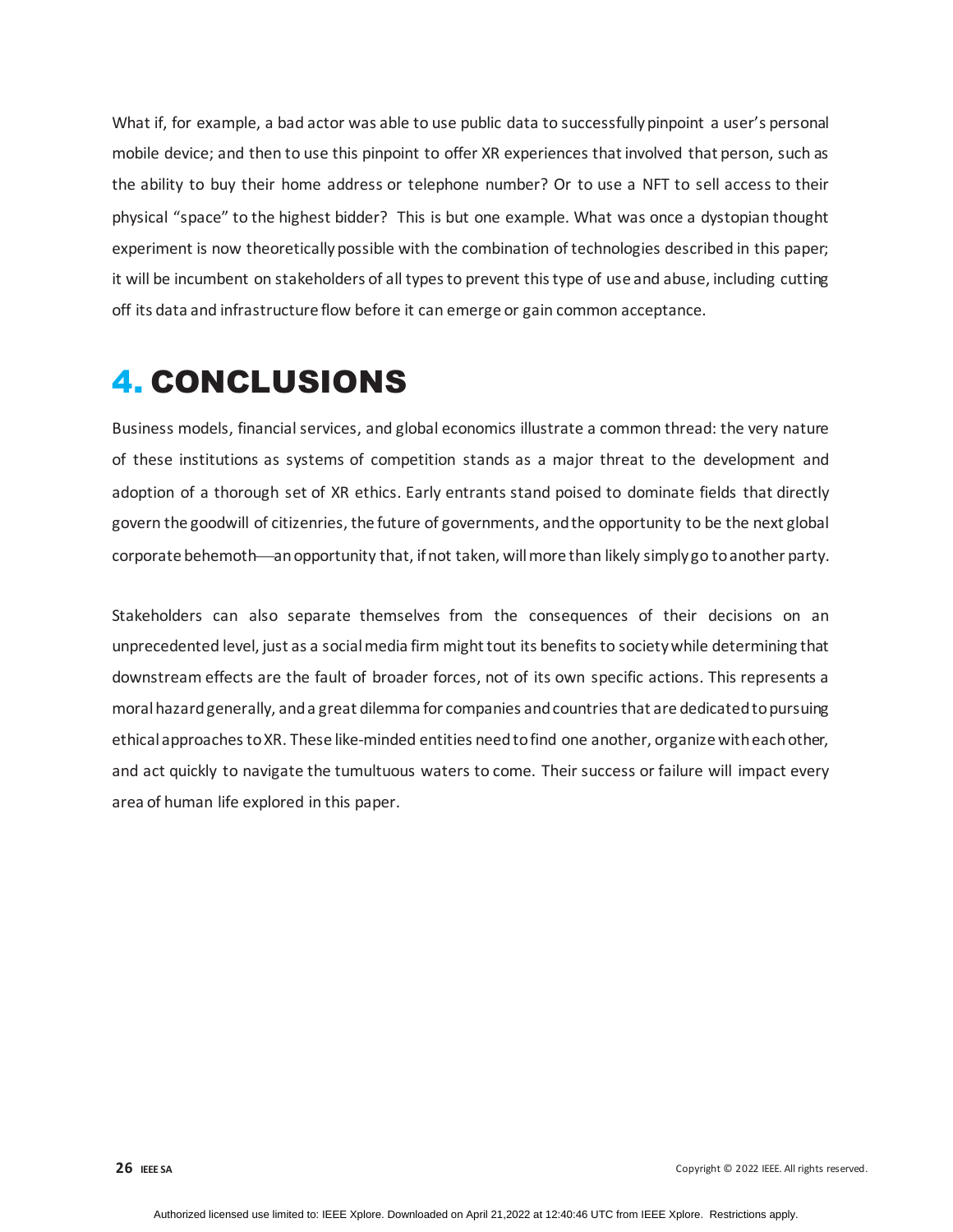# <span id="page-26-0"></span>5. REFERENCES

The following sources have either been referenced within this paper or may be useful for additional reading:

- [1] M. Scott, "Stealth political ads flourish on Facebook," *Politico.com*, 2020. [https://www.politico.com/news/2020/03/06/stealth-political-ads-flourish-on-facebook-](https://www.politico.com/news/2020/03/06/stealth-political-ads-flourish-on-facebook-122539)[122539.](https://www.politico.com/news/2020/03/06/stealth-political-ads-flourish-on-facebook-122539)
- [2] "EXTENDED REALITY (XR) MARKET -GROWTH, TRENDS, COVID-19 IMPACT, AND FORECASTS," *MordorIntelligence.com*, 2021. [https://www.mordorintelligence.com/industry](https://www.mordorintelligence.com/industry-reports/extended-reality-xr-market#:%7E:text=Given)[reports/extended-reality-xr-market#:~:text=Given its enormous potential%2C XR,gaming and](https://www.mordorintelligence.com/industry-reports/extended-reality-xr-market#:%7E:text=Given)  [healthcare to manufacturing.](https://www.mordorintelligence.com/industry-reports/extended-reality-xr-market#:%7E:text=Given)
- [3] Wikipedia, "Pokémon Go," *wikipedia.org*, 2016. [https://en.wikipedia.org/wiki/Pokémon\\_Go#References.](https://en.wikipedia.org/wiki/Pok%C3%A9mon_Go#References)
- [4] S. P. Jessica Outlaw, "Industry review boards are needed to protect VR user privacy," *weforum.org*. [https://www.weforum.org/agenda/2019/08/the-hidden-risk-of-virtual-reality](https://www.weforum.org/agenda/2019/08/the-hidden-risk-of-virtual-reality-and-what-to-do-about-it/)[and-what-to-do-about-it/.](https://www.weforum.org/agenda/2019/08/the-hidden-risk-of-virtual-reality-and-what-to-do-about-it/)
- [5] N. M. Mabaquiao, "The possibility of ethical business," *J. Dharma*, 2020.
- [6] K. B. Harrison, "The Transformation of Financial Services," *Russell Reynolds Associates*. [https://www.russellreynolds.com/insights/thought-leadership/esg-2020-the-transformation](https://www.russellreynolds.com/insights/thought-leadership/esg-2020-the-transformation-of-financial-services)[of-financial-services.](https://www.russellreynolds.com/insights/thought-leadership/esg-2020-the-transformation-of-financial-services)
- [7] "Consumers International," *ConsumersInternational.org*, 2021. <https://www.consumersinternational.org/members>.
- [8] C. L. Day, *AARP: America's Largest Interest Group and Its Impact*. ABC-CLIO, 2017.
- [9] "Pokemon Go Players Are Finding Imaginary Monsters, Along With Real Legal Issues," *AshtonandPrice.com*[. https://www.ashtonandprice.com/pokemon-go-legal-issues/.](https://www.ashtonandprice.com/pokemon-go-legal-issues/)
- [10] A. Petteys, "The Surprising Legal Issues Related to Pokémon Go," *Patch.com*. [https://patch.com/michigan/royaloak/surprising-legal-issues-related-pokmon-go.](https://patch.com/michigan/royaloak/surprising-legal-issues-related-pokmon-go)
- [11] M. Forde, "Harry Potter: Wizards Unite is already in sharp decline," *Pocketgamer.biz*, 2019. [https://www.pocketgamer.biz/news/72068/harry-potter-wizards-unite-sharp](https://www.pocketgamer.biz/news/72068/harry-potter-wizards-unite-sharp-decline/#:%7E:text=Downloads%20number%20aren%E2%80%99t%20good,during%20the%20last%20four%20months)[decline/#:~:text=Downloads number aren't good,during the last four months.](https://www.pocketgamer.biz/news/72068/harry-potter-wizards-unite-sharp-decline/#:%7E:text=Downloads%20number%20aren%E2%80%99t%20good,during%20the%20last%20four%20months)
- [12] "Is Augmented Reality (AR) Blockchain's Killer App?," *Ovr.ai*. [https://www.ovr.ai/blog/is](https://www.ovr.ai/blog/is-augmented-reality-ar-blockchains-killer-app/)[augmented-reality-ar-blockchains-killer-app/.](https://www.ovr.ai/blog/is-augmented-reality-ar-blockchains-killer-app/)
- [13] "The First Location-based XR Platform Designed for Content, Community, and Monetization," *omniscape.com*[. https://www.omniscape.com](https://www.omniscape.com/).
- [14] "PlayStation," *PlayStation.com*[. https://www.playstation.com/en-us/ps-plus/.](https://www.playstation.com/en-us/ps-plus/)
- [15] "EA Games," *EA.com*[. https://www.ea.com/games/apex-legends](https://www.ea.com/games/apex-legends).
- [16] W. Geyser, "How Much do YouTubers Make? A YouTuber's Pocket Guide," *YouTube.Com*, 2021. [https://influencermarketinghub.com/how-much-do-youtubers-make/.](https://influencermarketinghub.com/how-much-do-youtubers-make/)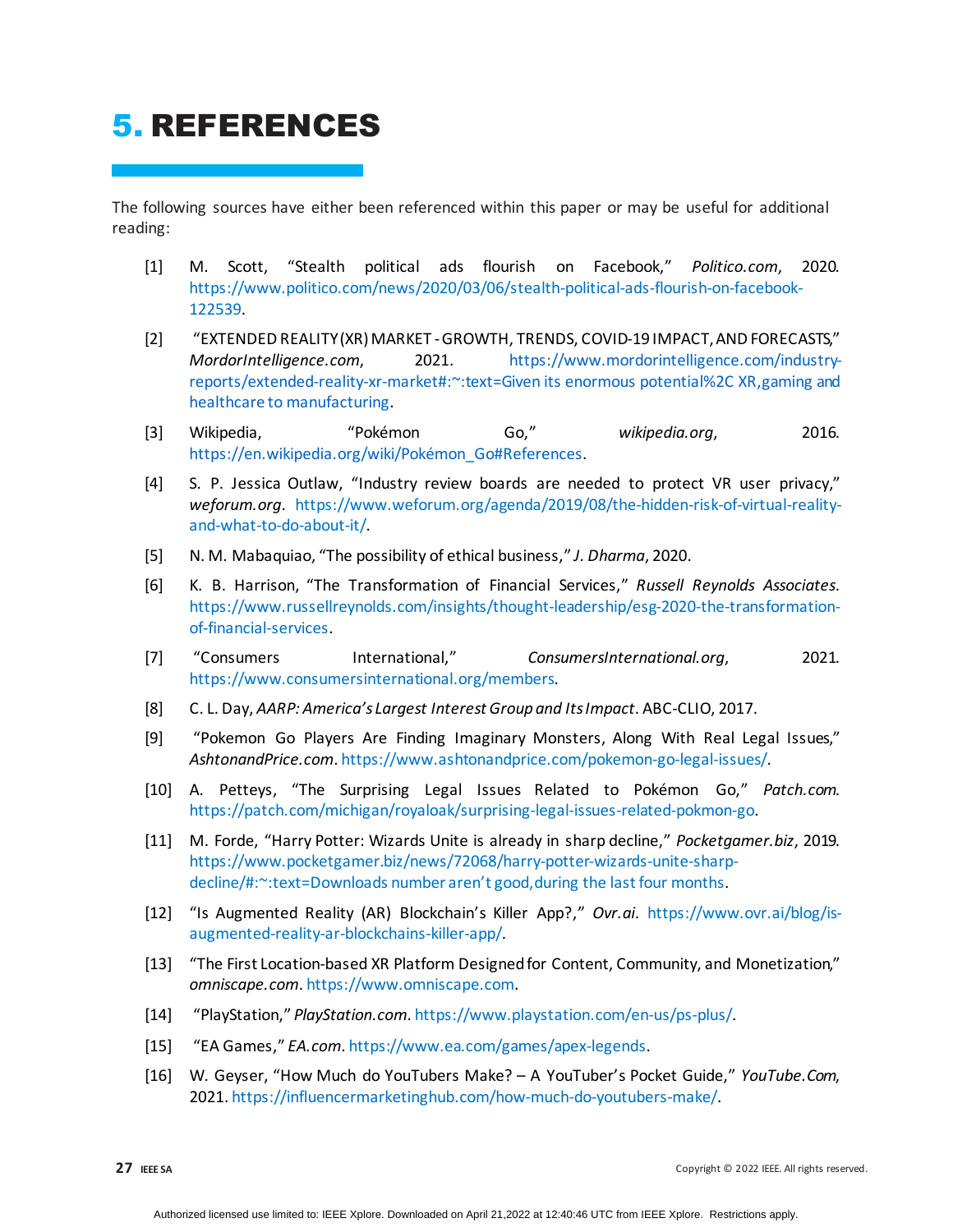- [17] M. Masnick, "The Paywall Conundrum: Even Those Who Like Paying For News Don't Pay For Much News," *techdirt.com*, 2019. [https://www.techdirt.com/articles/20190615/01285842407/paywall-conundrum-even](https://www.techdirt.com/articles/20190615/01285842407/paywall-conundrum-even-those-who-like-paying-news-dont-pay-much-news.shtml)[those-who-like-paying-news-dont-pay-much-news.shtml.](https://www.techdirt.com/articles/20190615/01285842407/paywall-conundrum-even-those-who-like-paying-news-dont-pay-much-news.shtml)
- [18] A.Green, "Facebook's 52,000 data points on each person reveal something shocking about its future," *Komando.com*. [https://www.komando.com/social-media/facebooks-52000-data](https://www.komando.com/social-media/facebooks-52000-data-points-on-each-person-reveal-something-shocking-about-its-future/489188/)[points-on-each-person-reveal-something-shocking-about-its-future/489188/.](https://www.komando.com/social-media/facebooks-52000-data-points-on-each-person-reveal-something-shocking-about-its-future/489188/)
- [19] J. Holloway, "What on Earth is the fediverse and why does it matter?," *NewAtlas.com*, 2018. [https://newatlas.com/what-is-the-fediverse/56385/.](https://newatlas.com/what-is-the-fediverse/56385/)
- [20] E. Rochko, "Welcome to Mastodon," *2017*. [https://web.archive.org/web/20180912080249if\\_/https://hackernoon.com/welcome-to](https://web.archive.org/web/20180912080249if_/https:/hackernoon.com/welcome-to-mastodon-111d9227e56a)[mastodon-111d9227e56a.](https://web.archive.org/web/20180912080249if_/https:/hackernoon.com/welcome-to-mastodon-111d9227e56a)
- [21] L. Morvan, "Waking up to a new reality," *Accenture.com*, 2019. [https://www.accenture.com/\\_acnmedia/Accenture/Redesign-](https://www.accenture.com/_acnmedia/Accenture/Redesign-Assets/DotCom/Documents/Global/1/Accenture-G20-YEA-report.pdf#zoom=50)[Assets/DotCom/Documents/Global/1/Accenture-G20-YEA-report.pdf#zoom=50.](https://www.accenture.com/_acnmedia/Accenture/Redesign-Assets/DotCom/Documents/Global/1/Accenture-G20-YEA-report.pdf#zoom=50)
- [22] U. News, "Share gains from extracting precious raw materials more equitably, guard against pitfalls: UN chief," *News.un.org*, 2021[. https://news.un.org/en/story/2021/05/1092692.](https://news.un.org/en/story/2021/05/1092692)
- [23] N. Morris, "An Imperative Developing Standards for Safety and Security in XR Environments," *xrsi.org*, 2021. [https://xrsi.org/wp-content/uploads/2021/02/An-Imperative-Emteq-XRSI-](https://xrsi.org/wp-content/uploads/2021/02/An-Imperative-Emteq-XRSI-Whitepaper-on-Standards-for-safety-and-Security.pdf)[Whitepaper-on-Standards-for-safety-and-Security.pdf.](https://xrsi.org/wp-content/uploads/2021/02/An-Imperative-Emteq-XRSI-Whitepaper-on-Standards-for-safety-and-Security.pdf)
- [24] M. Szczepański, "Economic impacts of artificial intelligence (AI)," *EPRS: European Parliamentary Research Service*, 2019. [https://www.europarl.europa.eu/RegData/etudes/BRIE/2019/637967/EPRS\\_BRI\(2019\)63796](https://www.europarl.europa.eu/RegData/etudes/BRIE/2019/637967/EPRS_BRI(2019)637967_EN.pdf) [7\\_EN.pdf.](https://www.europarl.europa.eu/RegData/etudes/BRIE/2019/637967/EPRS_BRI(2019)637967_EN.pdf)
- [25] "DRIVING FINANCIAL INCLUSION FOR THE UNBANKED," *Unbankded.com*. [https://unbanked.com/resources/banking/driving-financial-inclusion-for-the-unbanked/.](https://unbanked.com/resources/banking/driving-financial-inclusion-for-the-unbanked/)
- [26] C. Bradley, S. Burhouse, H. Gratton, and R.-A. Miller, "Alternative financial services: A primer," *FDIC Q.*, vol. 3, no. 1, pp. 39–47, 2009.
- [27] F. A. T. Force, "The role of Hawala and other similar service providers in money laundering and terrorist financing," *Paris.* https://www.fatf-gafi.org/media/fatf/documents/reports/Role-ofhawala-and-similar-in-ml-tf.pd*f (letzter Abruf 15.05. 2018)*, 2013.
- [28] A. Mayyasi, "Hawala: The Working Man's Bitcoin," *Priceonomics, Febr.*, vol. 7, 2014.
- [29] "Extended Reality (XR) Seizing opportunity in Insurance during COVID 19," *Coforgetech.com*, 2020. [https://www.coforgetech.com/resource-library/point-view/extended-reality-xr-seizing](https://www.coforgetech.com/resource-library/point-view/extended-reality-xr-seizing-opportunity-insurance-during-covid-19)[opportunity-insurance-during-covid-19.](https://www.coforgetech.com/resource-library/point-view/extended-reality-xr-seizing-opportunity-insurance-during-covid-19)
- [30] "Pioneering the Extended Reality Frontier in Insurance," *Accenture Insurance*, 2018. [https://insuranceblog.accenture.com/pioneering-the-extended-reality-frontier-in-insurance.](https://insuranceblog.accenture.com/pioneering-the-extended-reality-frontier-in-insurance)
- [31] O. S. University, "Virtual reality, real injuries: How to reduce physical risk in VR," *ScienceDaily.com*[. https://www.sciencedaily.com/releases/2020/01/200108092448.htm](https://www.sciencedaily.com/releases/2020/01/200108092448.htm).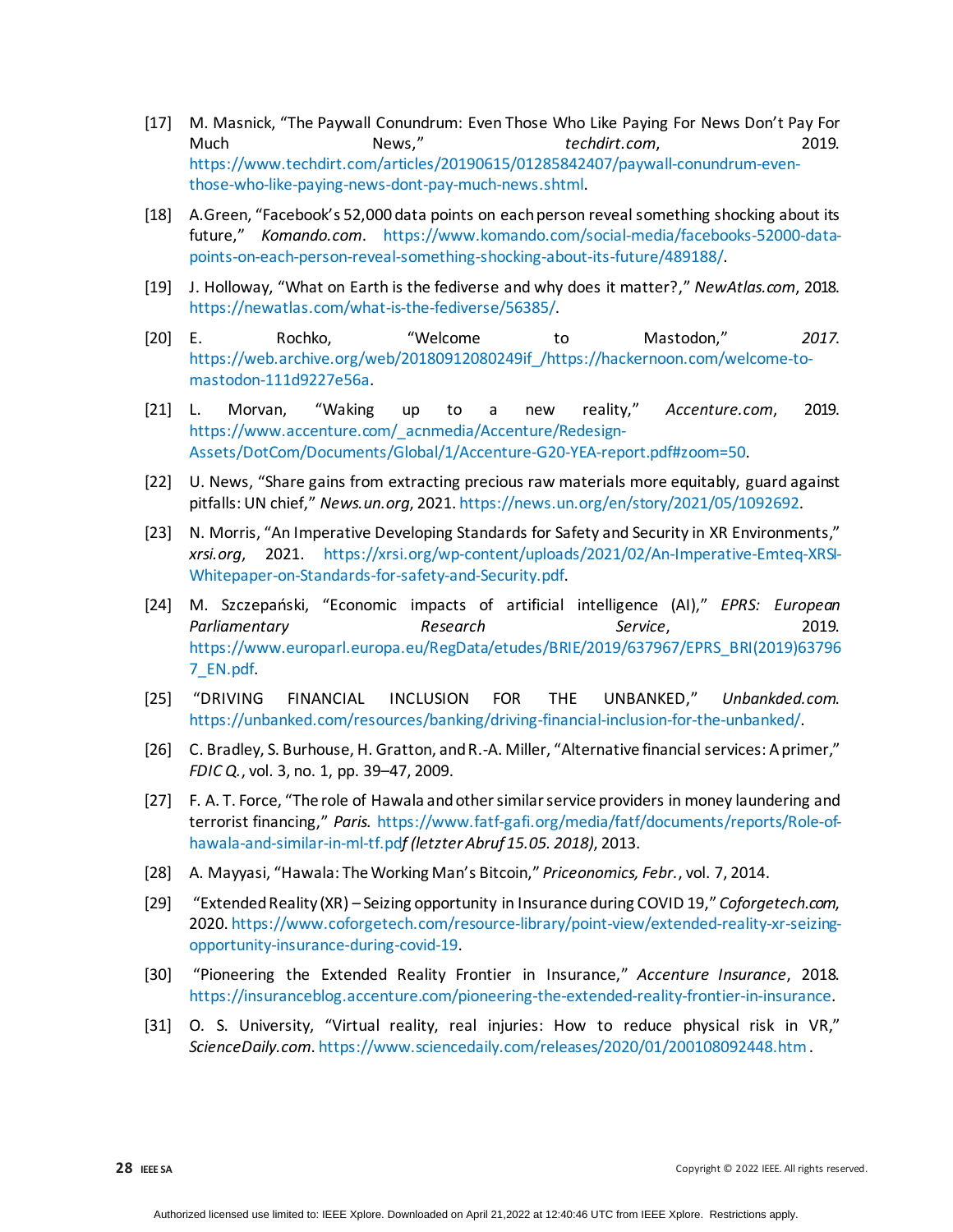- [32] "Two-day-old cryptocurrency surges to US\$45B market value," *BNNBloomberg.ca*, 2021. [https://www.bnnbloomberg.ca/cryptocurrency-s-value-surges-to-45-billion-one-day-after](https://www.bnnbloomberg.ca/cryptocurrency-s-value-surges-to-45-billion-one-day-after-its-debut-1.1602436)[its-debut-1.1602436.](https://www.bnnbloomberg.ca/cryptocurrency-s-value-surges-to-45-billion-one-day-after-its-debut-1.1602436)
- [33] J. Young, "People have spent more than \$230 million buying and trading digital collectibles of NBA highlights," *Cnbc.com*, 2021. [https://www.cnbc.com/2021/02/28/230-million-dollars](https://www.cnbc.com/2021/02/28/230-million-dollars-spent-on-nba-top-shot.html)[spent-on-nba-top-shot.html.](https://www.cnbc.com/2021/02/28/230-million-dollars-spent-on-nba-top-shot.html)
- [34] D. Ripert, "Augmented Reality NFTs: Benefits and How to Create Them," *poplar.studio*, 2021. [https://poplar.studio/blog/augmented-reality-nfts/.](https://poplar.studio/blog/augmented-reality-nfts/)
- [35] A. Ardichvili, J. A. Mitchell, and D. Jondle, "Characteristics of ethical business cultures," *J. Bus. ethics*, vol. 85, no. 4, pp. 445–451, 2009.
- [36] M. Komorowski and S. Delaere, "Online media business models: Lessons from the video game sector," *Westminster Pap. Commun. Cult.*, vol. 11, no. 1, pp. 103–123, 2016.
- [37] S. McPhillips and O. Merlo, "Media convergence and the evolving media business model: An overview and strategic opportunities," *Mark. Rev.*, vol. 8, no. 3, pp. 237–253, 2008.
- [38] O. Novikova, "The New Media Business Model: When Customer Controls the Data," *J. Bus. Model*, 2019.
- [39] A. Salamzadeh, H. Kawamorita Kesim, and M. Karami, "Media business models: A holistic approach," 2019.
- [40] S. Angova and I. Valchanov, "New online media business models," *God. na UNSS*, vol. 1, pp. 287–306, 2018.
- [41] J. Windscheid, B. Gossel, and A. Will, "Media entrepreneurship: The role of emerging technologies for media business models," 2019.